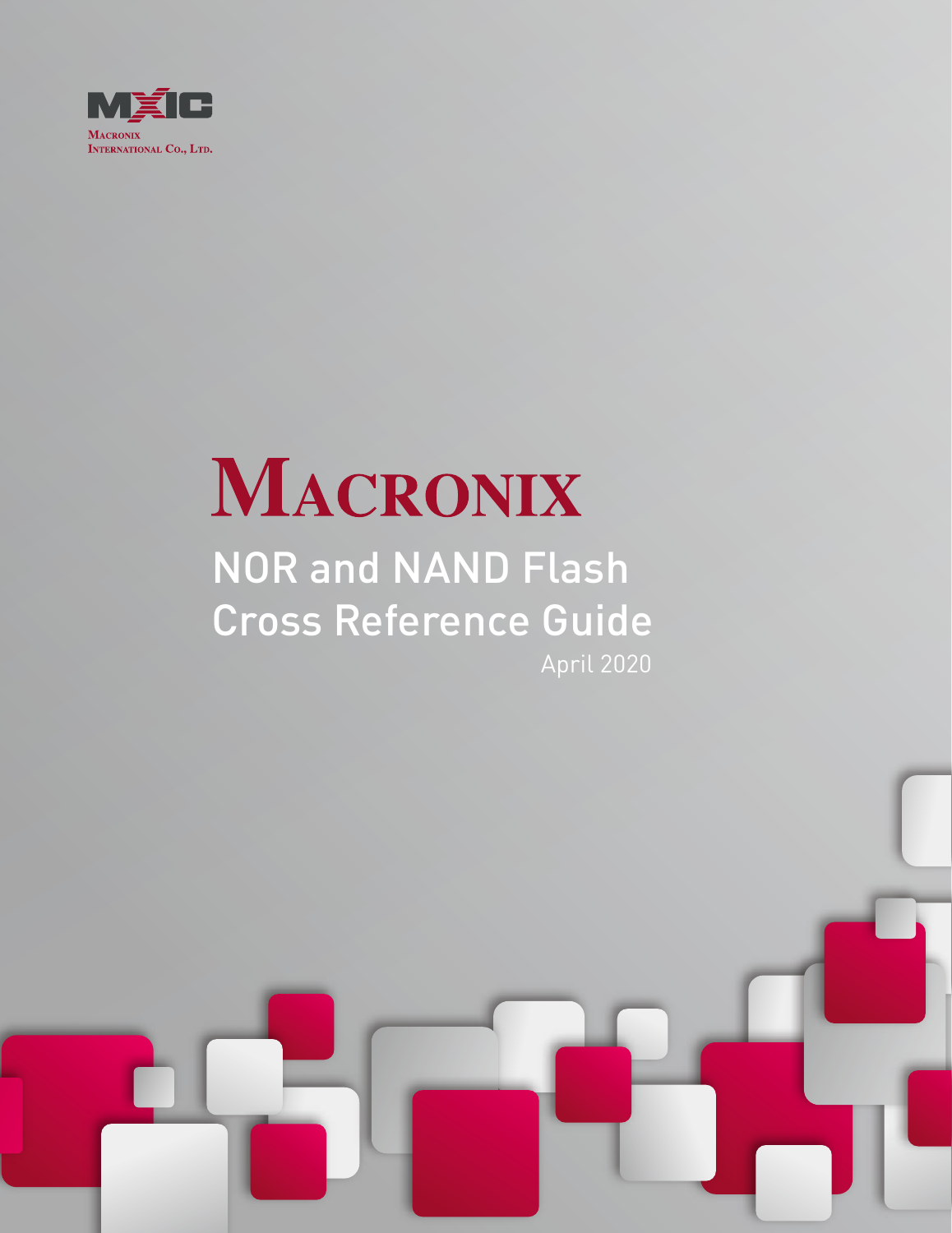# **INDEX**

# **Macronix Serial NOR Flash**

# **Adesto**

| • Wide Range Vcc 3 |  |  |  |  |  |  |  |  |  |  |  |
|--------------------|--|--|--|--|--|--|--|--|--|--|--|
|                    |  |  |  |  |  |  |  |  |  |  |  |
|                    |  |  |  |  |  |  |  |  |  |  |  |
|                    |  |  |  |  |  |  |  |  |  |  |  |

# **Cypress**

# **Micron**

# **Winbond**

# **Macronix Parallel NOR Flash**

# **Cypress**

# **Micron**

# **Winbond**

| $\bullet$ 3V |  |  |  |  |  |  |  |  |  |  |  |
|--------------|--|--|--|--|--|--|--|--|--|--|--|
|              |  |  |  |  |  |  |  |  |  |  |  |

# **Macronix NAND Flash**

# **Cypress**

|  |  | $\bullet$ SLC NAND 3V $\ldots \ldots \ldots \ldots$ 18 |  |  |  |  |  |  |  |  |  |  |  |  |  |  |
|--|--|--------------------------------------------------------|--|--|--|--|--|--|--|--|--|--|--|--|--|--|
|--|--|--------------------------------------------------------|--|--|--|--|--|--|--|--|--|--|--|--|--|--|

• SLC NAND 1.8V . . . . . . . . . 18

# **Hynix**

|  | $\bullet$ SLC NAND 3V $\ldots$ 19 |  |  |  |  |  |  |  |
|--|-----------------------------------|--|--|--|--|--|--|--|
|  | $\bullet$ SLC NAND 1.8V19         |  |  |  |  |  |  |  |

# **Micron**

|  | $\bullet$ SLC NAND 3V $\ldots$ 19 |  |  |  |  |  |  |
|--|-----------------------------------|--|--|--|--|--|--|
|  | $\bullet$ SLC NAND 1.8V20         |  |  |  |  |  |  |
|  | • Serial NAND 3V. 20              |  |  |  |  |  |  |
|  | $\bullet$ SLC NAND 1.8V20         |  |  |  |  |  |  |

# **Samsung**

|  |  | $\bullet$ SLC NAND 3V $\ldots \ldots \ldots 20$ |  |  |  |  |  |  |  |  |  |  |  |  |  |  |
|--|--|-------------------------------------------------|--|--|--|--|--|--|--|--|--|--|--|--|--|--|
|--|--|-------------------------------------------------|--|--|--|--|--|--|--|--|--|--|--|--|--|--|

# **Kioxia**

|  | $\bullet$ SLC NAND 3V $\ldots$ 21 |  |  |  |  |  |  |
|--|-----------------------------------|--|--|--|--|--|--|
|  | $\bullet$ SLC NAND 1.8V 21        |  |  |  |  |  |  |
|  |                                   |  |  |  |  |  |  |

- Serial NAND 3V . . . . . . . . 21
- Serial NAND 1.8V . . . . . . . 21

# **Winbond**

| $\cdot$ SLC NAND 3V $\ldots$ 22 |  |
|---------------------------------|--|
| $\cdot$ SLC NAND 1.8V22         |  |
| $\bullet$ Serial NAND 3V. 22    |  |
|                                 |  |
|                                 |  |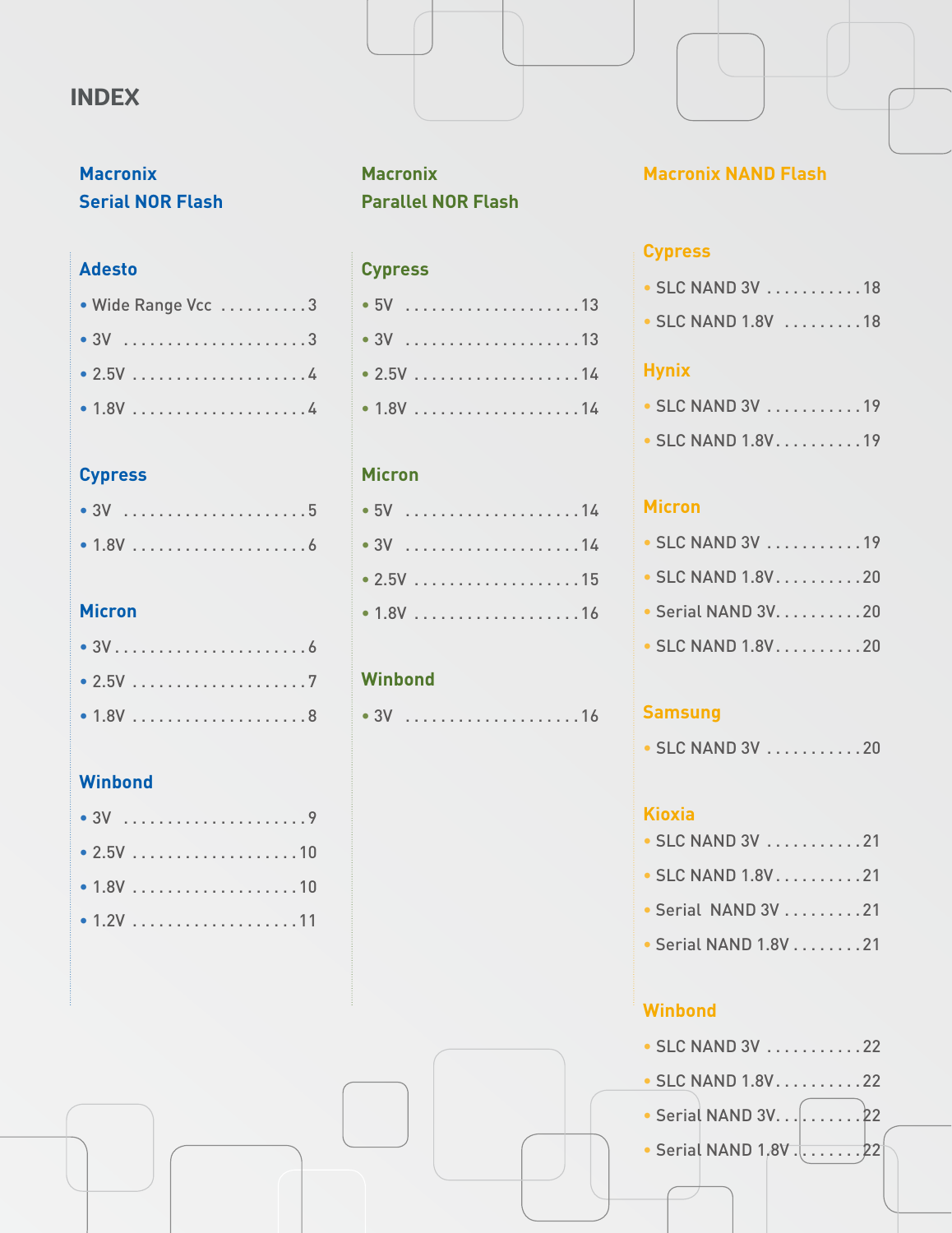

**GENERATION**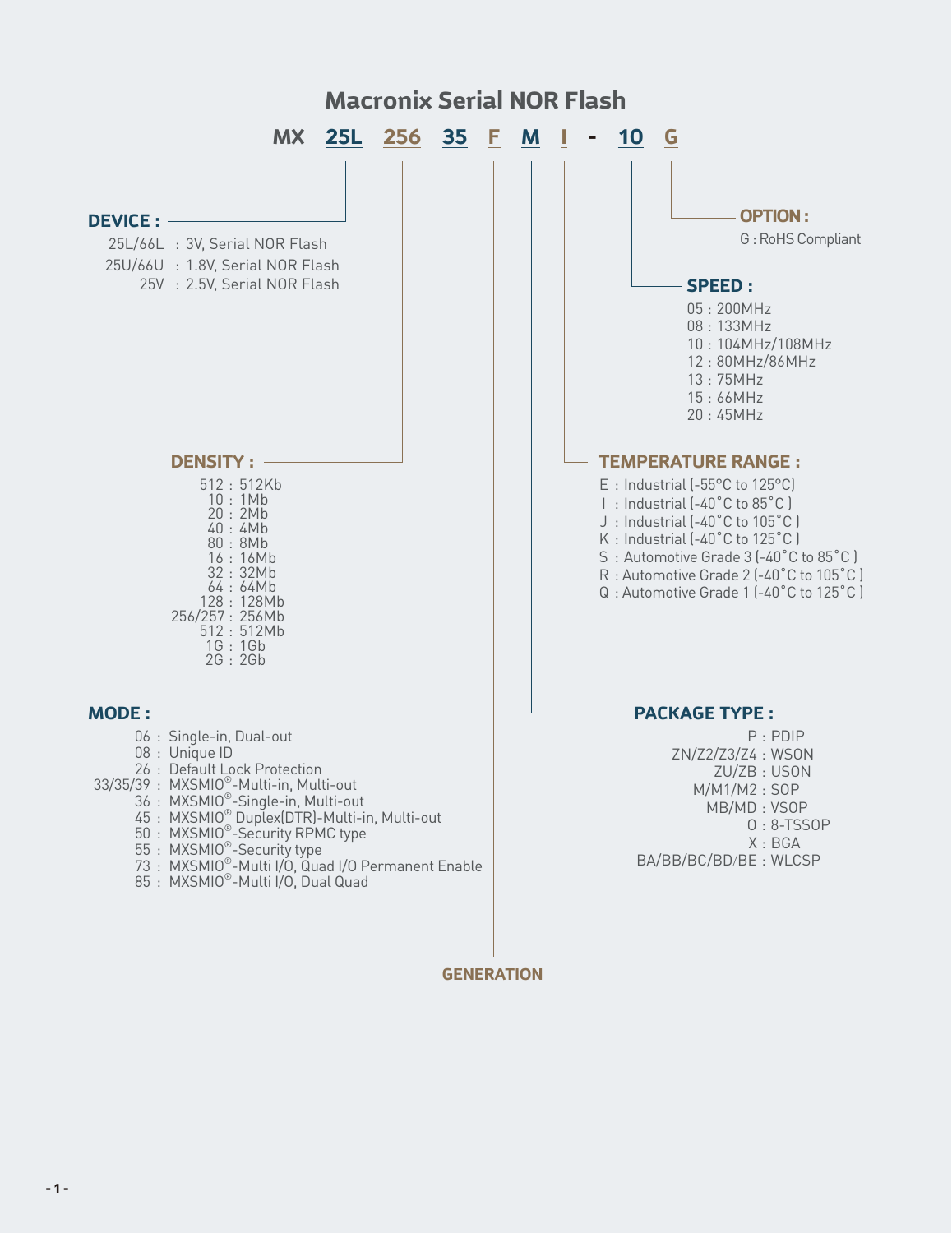# **OctaBus Memory and Serial NOR Flash 1.8V G-Generation Example**

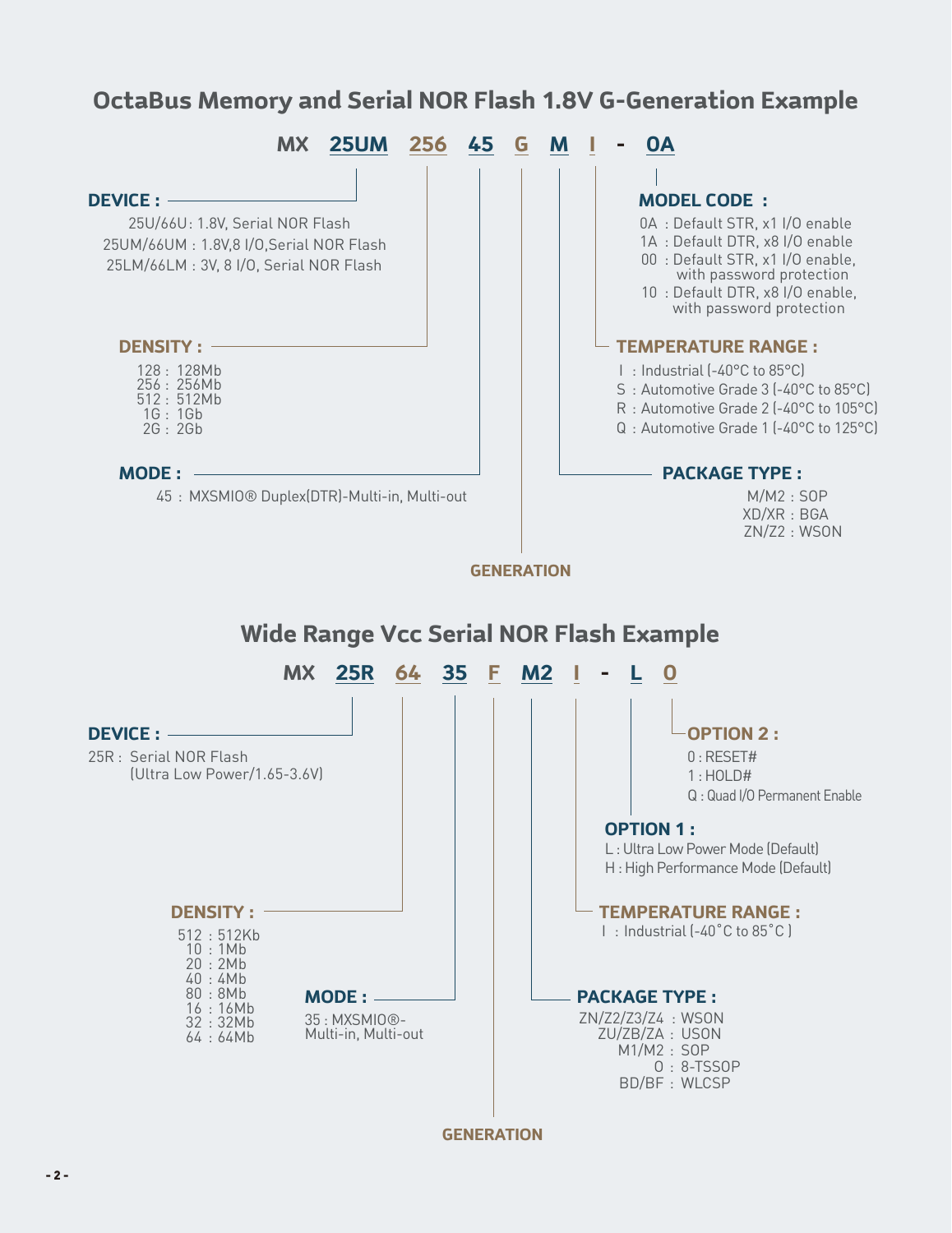# Wide Range Vcc Serial NOR Flash

| <b>Density</b> | <b>Part Number</b> | <b>Packages</b>                         | <b>Recommended</b><br><b>Macronix Part No.</b> |
|----------------|--------------------|-----------------------------------------|------------------------------------------------|
| 256Kb          | AT25DF256          | 8-SOP. 8-TSSOP. 8-USON                  | MX25R512F                                      |
| 512Kb          | AT25DF512C         | 8-S0P. 8-TSS0P. 8-USON                  | MX25R512F                                      |
| 512Kb          | AT25XE512C         | 8-SOP, 8-TSSOP, 8-USON                  | MX25R512F                                      |
| 1Mb            | AT25DF011          | 8-SOP, 8-TSSOP, 8-USON                  | MX25R1035F                                     |
| 1Mb            | AT25XE011          | 8-SOP. 8-TSSOP. 8-USON                  | MX25R1035F                                     |
| 2Mb            | AT25DF021A         | 8-SOP, 8-TSSOP, 8-USON, 8-WSON          | MX25R2035F                                     |
| 2Mb            | AT25PE20           | 8-SOP. 8-WSON                           | MX25R2035F                                     |
| 2Mb            | AT25XE021A         | 8-SOP, 8-TSSOP, 8-USON, 8-WSON          | MX25R2035F                                     |
| 2Mb            | AT25XV021A         | 8-SOP, 8-TSSOP, 8-USON, 8-WSON, 8-WLCSP | MX25R2035F                                     |
| 2Mb            | AT45DB021E         | 8-SOP, 8-WSON, 8-WLCSP, KGD             | MX25R2035F                                     |
| 4Mb            | AT25DF041B         | 8-SOP, 8-TSSOP, 8-USON, 8-WSON          | MX25R4035F                                     |
| 4Mb            | AT25FF041A         | <b>NA</b>                               | MX25R4035F                                     |
| 4Mb            | AT25PE40           | 8-SOP. 8-WSON                           | MX25R4035F                                     |
| 4Mb            | AT25XE041B         | 8-SOP, 8-TSSOP, 8-USON, 8-WSON, 8-WLCSP | MX25R4035F                                     |
| 4Mb            | AT25XE041D         | 8-SOP, 8-USON, 8-WLCSP                  | MX25R4035F                                     |
| 4Mb            | AT25XV041B         | 8-SOP, 8-TSSOP, 8-USON, 8-WSON, 8-WLCSP | MX25R4035F                                     |
| 4Mb            | AT45DB041E         | 8-SOP, 8-WSON, 8-WLCSP, KGD             | MX25R4035F                                     |
| 8Mb            | AT25FF081A         | <b>NA</b>                               | MX25R8035F                                     |
| 8Mb            | AT25PE80           | 8-SOP, 8-WSON                           | MX25R8035F                                     |
| 8Mb            | AT25XE081D         | 8-SOP. 8-USON. 8-WLCSP                  | MX25R8035F                                     |
| 8Mb            | AT45DB081E         | 8-SOP, 8-WSON, 8-WLCSP, KGD             | MX25R8035F                                     |
| 16Mb           | AT25CY042          | 8-SOP, 8-WSON                           | MX25R1635F                                     |
| 16Mb           | AT25FF161A         | 8-SOP, 8-USON, 8-WLCSP, KGD             | MX25R1635F                                     |
| 16Mb           | AT25XE161D         | 8-SOP, 8-USON, 8-WLCSP                  | MX25V1635F                                     |
| 32Mb           | AT25FF321A         | 8-SOP, 8-WSON, 12-WLCSP                 | MX25R3235F                                     |
| 32Mb           | AT25XE321B         | 8-SOP, 8-WLCSP, 8-WSON                  | MX25R3235F                                     |
| 32Mb           | AT25XE321D         | <b>NA</b>                               | MX25R3235F                                     |
| 64Mb           | AT45DB641E         | 8-SOP, 8-WSON, 9-UBGA, WLCSP            | MX25R6435F                                     |

# 3V Serial NOR Flash

| <b>Density</b> | <b>Part Number</b> | <b>Packages</b>                | <b>Recommended</b><br><b>Macronix Part No.</b> |
|----------------|--------------------|--------------------------------|------------------------------------------------|
| 32Kb           | RM24C32            | 8-SOP, 8-TSSOP                 | <b>Contact Macronix Sales</b>                  |
| 32Kb           | RM25C32            | 8-SOP. 8-TSSOP                 | <b>Contact Macronix Sales</b>                  |
| 32Kb           | RM3333             | $8-SDP$                        | <b>Contact Macronix Sales</b>                  |
| 64Kb           | RM24C64            | 8-SOP, 8-TSSOP                 | <b>Contact Macronix Sales</b>                  |
| 64Kb           | RM25C64            | 8-SOP. 8-TSSOP. 8-USON. 8-WSON | <b>Contact Macronix Sales</b>                  |
| 64Kb           | RM3334             | 8-SOP                          | <b>Contact Macronix Sales</b>                  |
| 128Kb          | RM3335             | 8-SOP                          | <b>Contact Macronix Sales</b>                  |
| 256Kb          | RM3336             | 8-SOP                          | <b>Contact Macronix Sales</b>                  |
| 512Kb          | AT25BCM512B        | 8-USON                         | MX25V1006F                                     |
| 512Kb          | AT25F512B          | 8-S0P, 8-USON                  | MX25V1006F                                     |
| 1Mb            | AT45DB011D         | 8-S0P, 8-WS0N                  | MX25V1006F                                     |
| 2Mb            | AT25DF021          | 8-S0P, 8-WS0N                  | MX25V2033F                                     |
| 2Mb            | AT45DB021          | 8-S0P, 8-WS0N                  | MX25V2033F                                     |
| 2Mb            | AT45DB021D         | 8-S0P, 8-WS0N                  | MX25V2033F                                     |
| 4Mb            | AT25DF041A         | 8-S0P. 8-WS0N                  | MX25V4035F                                     |
| 4Mb            | AT45DB041          | 8-SOP, 8-USON                  | MX25V4035F                                     |
| 4Mb            | AT45DB041D         | 8-S0P, 8-WS0N                  | MX25V4035F                                     |
| 8Mb            | AT25DF081A         | 8-S0P. 8-WS0N                  | MX25V8035F                                     |
| 8Mb            | AT26DF081A         | 8-SOP                          | MX25V8035F                                     |
| 8Mb            | AT45DB081          | 8-SOP, 8-USON                  | MX25V8035F                                     |
| 8Mb            | AT45DB081D         | 8-S0P. 8-WS0N                  | MX25V8035F                                     |
| 16Mb           | AT25DF161          | 8-S0P, 8-WS0N                  | MX25V1635F                                     |
| 16Mb           | AT25DQ161          | 8-S0P. 8-WS0N                  | MX25V1635F                                     |
| 16Mb           | AT45DB161          | 8-SOP, 8-USON, 28-TSOP         | MX25V1635F                                     |
| 16Mb           | AT45DB161D         | 8-SOP, 8-TSSOP, 8-WSON         | MX25V1635F                                     |
| 16Mb           | AT25SF161B         | 8-SOP. 8-WLCSP. 8-WSON. KGD    | MX25V1635F                                     |

- 3 - Macronix NOR and NAND Flash Cross Reference Guide, April 2020

Adesto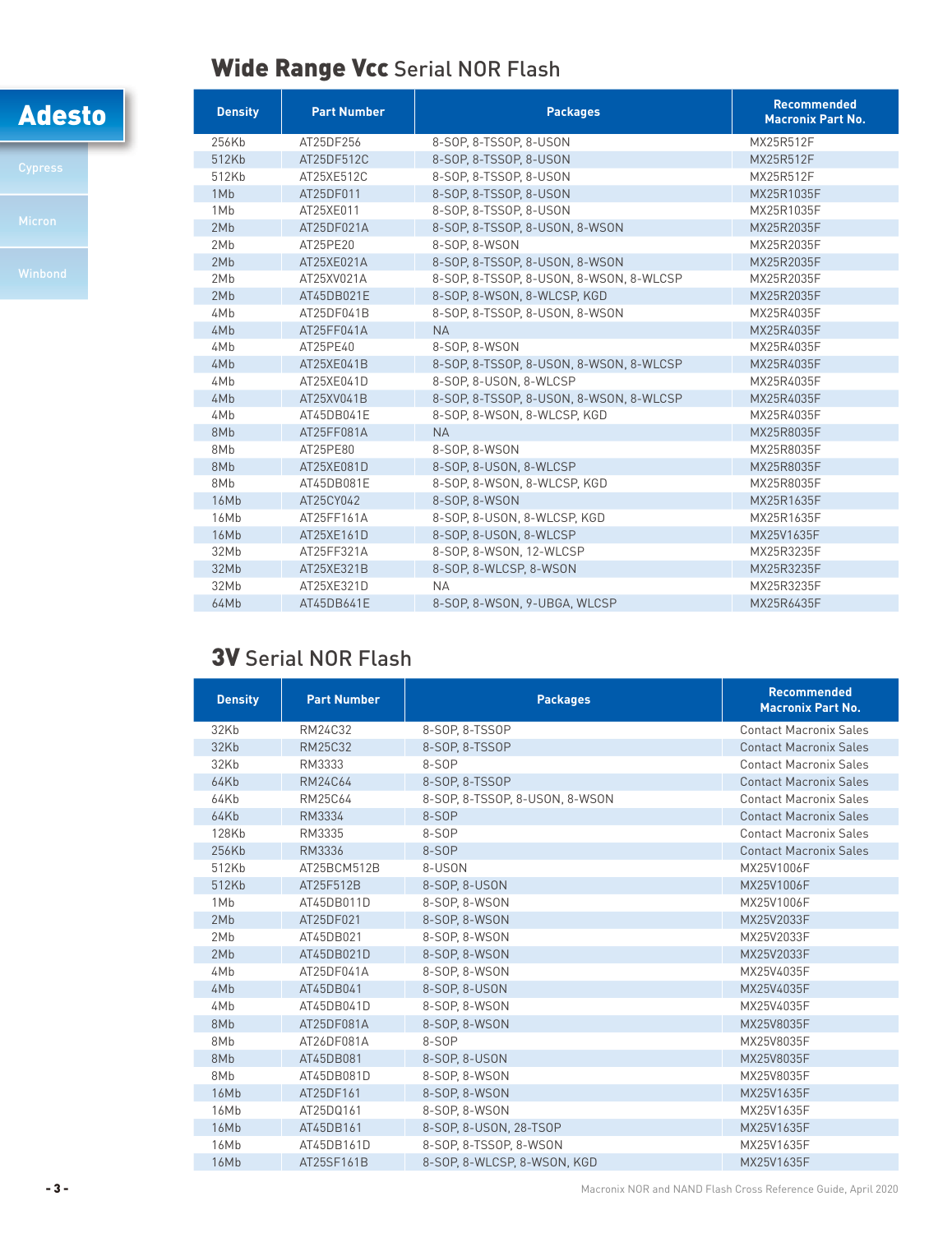# 3V Serial NOR Flash

I



| <b>Density</b> | <b>Part Number</b> | <b>Packages</b>                      | <b>Recommended</b><br><b>Macronix Part No.</b> |
|----------------|--------------------|--------------------------------------|------------------------------------------------|
| 32Mb           | AT25DF321A         | 8-SOP. 8-WSON. 9-UBGA                | MX25L3233F                                     |
| 32Mb           | AT25DQ321          | 8-S0P. 8-WS0N                        | MX25L3233F                                     |
| 32Mb           | AT25SF321B         | 8-SOP. 8-WSON. KGD                   | MX25L3233F                                     |
| 32Mb           | AT45DB321          | 8-SOP, 8-SON, 24-BGA, 28-TSOP        | <b>Contact Macronix Sales</b>                  |
| 32Mb           | AT45DB321D         | 8-SOP. 8-WSON. 28-TSOP               | MX25L3233F                                     |
| 64Mb           | AT25DF641          | 8-WSON, 16-SOP                       | MX25L6433F                                     |
| 64Mb           | AT25DF641A         | 8-S0P. 8-WS0N                        | MX25L6433F                                     |
| 64Mb           | AT250F641          | 8-SOP, 8-WSON, 8-WLCSP, 24-BGA, KGD  | MX25L6473F                                     |
| 64Mb           | AT25SF641          | 8-SOP, 8-WSON, 21-WLCSP, 24-BGA, KGD | MX25L6433F                                     |
| 64Mb           | AT25SF641B         | 8-SOP. 8-WSON. KGD                   | MX25L6433F                                     |
| 64Mb           | AT45DB642          | 8-SON, 24-BGA, 28-TSOP               | <b>Contact Macronix Sales</b>                  |
| 64Mb           | AT45DB642D         | 8-SOP. 28-TSOP                       | MX25L6433F                                     |
| 128Mb          | AT25SF128A         | 8-SOP, 8-WSON                        | MX25L12833F                                    |
| 128Mb          | AT250F128A         | 8-SOP. 8-WSON                        | MX25L12833F                                    |

# 2.5V Serial NOR Flash

| <b>Density</b> | <b>Part Number</b> | <b>Packages</b>                | <b>Recommended</b><br><b>Macronix Part No.</b> |
|----------------|--------------------|--------------------------------|------------------------------------------------|
| 32Kb           | RM3323             | 8-SOP                          | <b>Contact Macronix Sales</b>                  |
| 64Kb           | RM3324             | 8-SOP                          | <b>Contact Macronix Sales</b>                  |
| 128Kb          | RM3325             | 8-SOP                          | <b>Contact Macronix Sales</b>                  |
| 256Kb          | AT25DN256          | 8-SOP, 8-TSSOP, 8-USON         | <b>Contact Macronix Sales</b>                  |
| 256Kb          | RM3326             | 8-SOP                          | <b>Contact Macronix Sales</b>                  |
| 512Kb          | AT25DN512C         | 8-SOP, 8-TSSOP, 8-USON         | MX25V1006F                                     |
| 1Mb            | AT25DN011          | 8-SOP, 8-TSSOP, 8-USON         | MX25V1006F                                     |
| 4Mb            | AT25SF041          | 8-SOP, 8-TSSOP, 8-USON, 8-WSON | MX25V4035F                                     |
| 8Mb            | AT25SF081          | 8-SOP, 8-TSSOP, 8-USON, 8-WSON | MX25V8035F                                     |
| 16Mb           | AT25SF161          | 8-SOP, 8-WSON, 8-WLCSP, KGD    | MX25V1635F                                     |
| 16Mb           | AT45DB161E         | 8-SOP, 8-WSON, 11-WLCSP        | MX25V1635F                                     |
| 16Mb           | AT45DQ161          | 8-SOP, 8-WSON, 9-UBGA          | MX25V1635F                                     |
| 32Mb           | AT25SF321          | 8-S0P, 8-WS0N                  | MX25R3235F                                     |
| 32Mb           | AT45DB321E         | 8-SOP, 8-WSON, 9-UBGA          | <b>Contact Macronix Sales</b>                  |
| 32Mb           | AT45DQ321          | 8-SOP, 8-WSON, 9-UBGA          | MX25R3235F                                     |

# 1.8V Serial NOR Flash

| <b>Density</b> | <b>Part Number</b> | <b>Packages</b>                              | <b>Recommended</b><br><b>Macronix Part No.</b> |
|----------------|--------------------|----------------------------------------------|------------------------------------------------|
| 32Kb           | RM3003             | 8-SOP                                        | <b>Contact Macronix Sales</b>                  |
| 32Kb           | RM3313             | 8-SOP                                        | <b>Contact Macronix Sales</b>                  |
| 64Kb           | RM3004             | 8-SOP                                        | <b>Contact Macronix Sales</b>                  |
| 64Kb           | RM3314             | 8-SOP                                        | <b>Contact Macronix Sales</b>                  |
| 128Kb          | RM3005             | 8-SOP                                        | <b>Contact Macronix Sales</b>                  |
| 128Kb          | RM3315             | 8-SOP                                        | <b>Contact Macronix Sales</b>                  |
| 256Kb          | RM3007             | 8-SOP                                        | <b>Contact Macronix Sales</b>                  |
| 256Kb          | RM3316             | 8-SOP                                        | <b>Contact Macronix Sales</b>                  |
| 8Mb            | AT25DF081          | 8-SOP, 8-WSON                                | MX25U8035F                                     |
| 8Mb            | AT25DL081          | 8-WSON                                       | MX25U8035F                                     |
| 8Mb            | AT45DQ081          | 8-SOP, 8-WSON                                | MX25U8035F                                     |
| 16Mb           | AT25DL161          | 8-S0P, 8-WS0N                                | MX25U1633F                                     |
| 32Mb           | AT25QL321          | 8-SOP, 8-USON, 8-WSON, 21-WLCSP, 24-BGA, KGD | MX25U3273F                                     |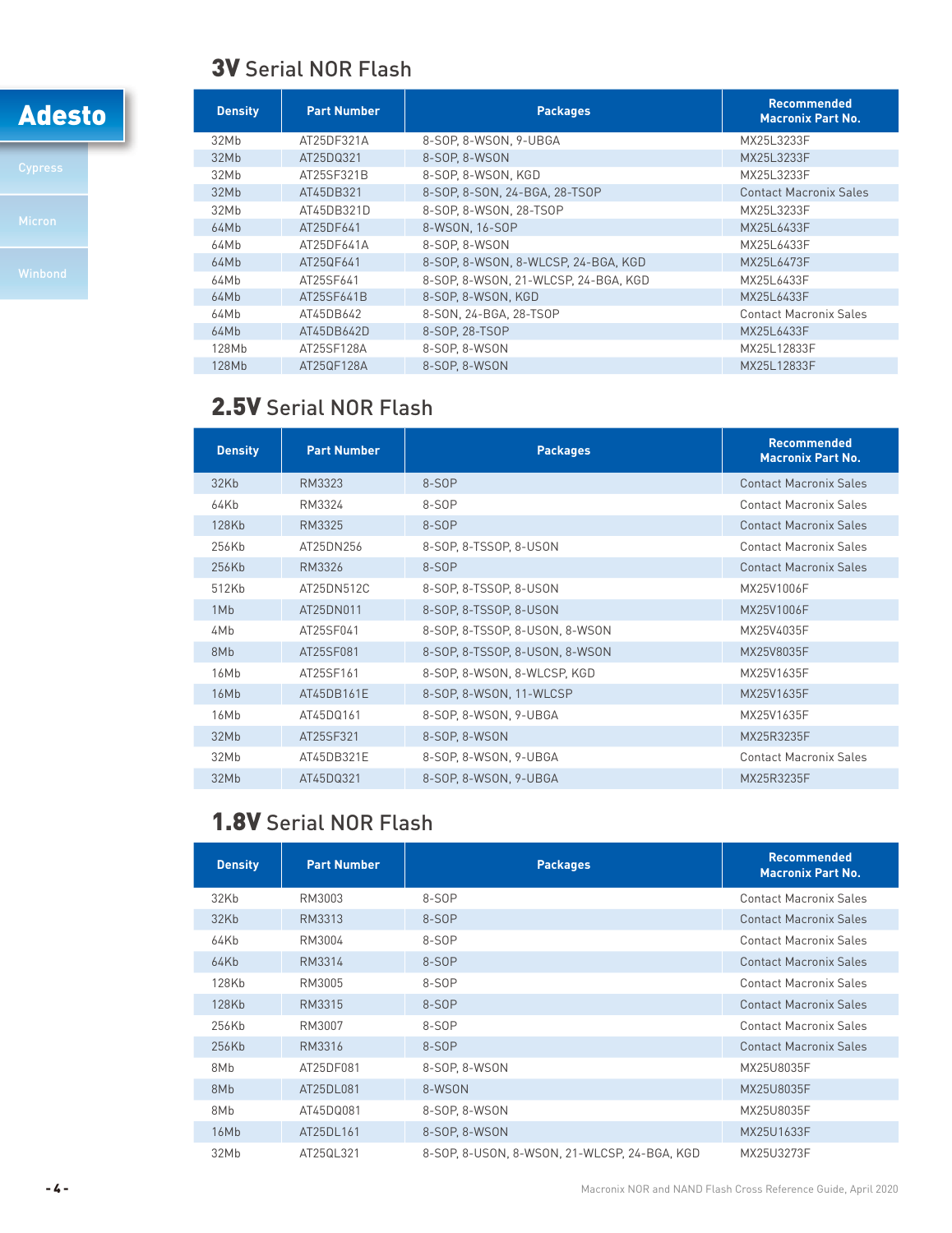# 1.8V Serial NOR Flash

| <b>Density</b> | <b>Part Number</b> | <b>Packages</b>                                | <b>Recommended</b><br><b>Macronix Part No.</b> |
|----------------|--------------------|------------------------------------------------|------------------------------------------------|
| 32Mb           | AT25SL321          | 8-SOP, 8-USON, 8-WSON, 24-BGA, KGD, WLCSP      | MX25U3232F                                     |
| 32Mb           | ATXP032            | 24-BGA, KGD, WLCSP                             | <b>Contact Macronix Sales</b>                  |
| 64Mb           | AT250L641          | 8-SOP. 8-WSON. 21-WLCSP. 24-BGA. KGD           | MX25U6472F                                     |
| 64Mb           | AT25SL641          | 8-SOP, 8-WSON, 21-WLCSP, 24-BGA, KGD           | MX25U6432F                                     |
| 64Mb           | ATXP064B           | <b>NA</b>                                      | MX25UW6445G                                    |
| 128Mb          | AT250L128A         | 8-SOP. 8-WSON. 21-WLCSP. 24-BGA. 26-WLCSP. KGD | MX25U12872F                                    |
| 128Mb          | AT25SL128          | 8-SOP. 8-WSON. 9-UBGA. 21-WLCSP. KGD           | MX25U12835F                                    |
| 128Mh          | AT25SL128A         | 8-SOP. 8-WSON. 21-WLCSP. 24-BGA. 26-WLCSP. KGD | MX25U12835F                                    |
| 128Mb          | ATXP128            | 24-BGA, KGD, WLCSP                             | MX25UM12845G                                   |

# Related package with different name

| <b>Adesto</b>             | <b>Macronix</b> |
|---------------------------|-----------------|
| <b>SOIC</b>               | <b>SOP</b>      |
| UDFN / VDFN               | USON / WSON     |
| xBGA                      | <b>BGA</b>      |
| <b>Wafer-Die Solution</b> | <b>KGD</b>      |

# 3V Serial NOR Flash

| <b>Density</b> | <b>Part Number</b> | <b>Packages</b>                       | <b>Recommended</b><br><b>Macronix Part No.</b> |
|----------------|--------------------|---------------------------------------|------------------------------------------------|
| 4Mb            | S25FL004A          | 8-SOP, 8-WSON                         | MX25V4035F                                     |
| 4Mb            | S25FL004K          | 8-SOP                                 | MX25V4035F                                     |
| 4Mb            | S25FL040A          | 8-SOP, 8-WSON                         | MX25V4035F                                     |
| 4Mb            | S25FL204K          | 8-SOP                                 | MX25V4035F                                     |
| 8Mb            | S25FL008A          | 8-SOP, 8-WSON                         | MX25V8035F                                     |
| 8Mb            | S25FL008K          | 8-SOP                                 | MX25V8035F                                     |
| 8Mb            | S25FL208K          | 8-SOP                                 | MX25V8035F                                     |
| 16Mb           | S25FL016A          | 8-S0P, 8-WS0N, 16-S0P                 | MX25V1635F                                     |
| 16Mb           | S25FL016K          | 8-SOP                                 | MX25V1635F                                     |
| 16Mb           | S25FL116K          | 8-SOP, 8-WSON, 24-BGA                 | MX25V1635F                                     |
| 16Mb           | S25FL216K          | 8-SOP                                 | MX25V1635F                                     |
| 32Mb           | S25FL032A          | 16-SOP                                | MX25L3233F                                     |
| 32Mb           | S25FL032K          | 8-SOP                                 | MX25L3233F                                     |
| 32Mb           | S25FL032P          | 8-SOP, 8-USON, 8-WSON, 16-SOP, 24-BGA | MX25L3233F                                     |
| 32Mb           | S25FL132K          | 8-SOP, 8-WSON, 24-BGA                 | MX25L3233F                                     |
| 32Mb           | S99FL132K          | $24 - BGA$                            | <b>Contact Macronix Sales</b>                  |
| 64Mb           | S25FL064A          | 16-SOP                                | MX25L6433F                                     |
| 64Mb           | S25FL064K          | 8-S0P, 16-S0P                         | MX25L6433F                                     |
| 64Mb           | S25FL064L          | 8-SOP, 8-USON, 24-BGA                 | MX25L6433F                                     |
| 64Mb           | S25FL064P          | 8-WSON, 16-SOP, 24-BGA                | MX25L6433F                                     |
| 64Mb           | S25FL164K          | 8-SOP, 8-WSON, 16-SOP, 24-BGA         | MX25L6433F                                     |
| 128Mb          | S25FL127S          | 8-SOP, 8-WSON, 16-SOP, 24-BGA         | MX25L12833F                                    |
| 128Mb          | S25FL128K          | 16-SOP                                | MX25L12833F                                    |
| 128Mb          | S25FL128L          | 8-SOP, 8-WSON, 24-BGA                 | MX25L12833F                                    |
| 128Mb          | S25FL128P          | 8-WSON, 16-SOP                        | MX25L12833F                                    |
| 128Mb          | S25FL128S          | 8-WSON, 16-SOP, 24-BGA                | MX25L12833F                                    |
| 128Mb          | S25FL129P          | 8-WSON, 16-SOP, 24-BGA                | MX25L12833F                                    |
| 128Mb          | S26KL128S          | $24 - BGA$                            | MX25LM12845G                                   |
| 256Mb          | S25FL256L          | 8-SOP, 8-WSON, 16-SOP, 24-BGA         | MX25L25645G                                    |
| 256Mb          | S25FL256S          | 8-WSON, 16-SOP, 24-BGA                | MX25L25645G                                    |
| 256Mb          | S26KL256S          | $24 - BGA$                            | MX25LM25645G                                   |
| 256Mb          | S70FL256P          | 16-SOP. 24-BGA                        | MX25L25645G                                    |

# **Cypress**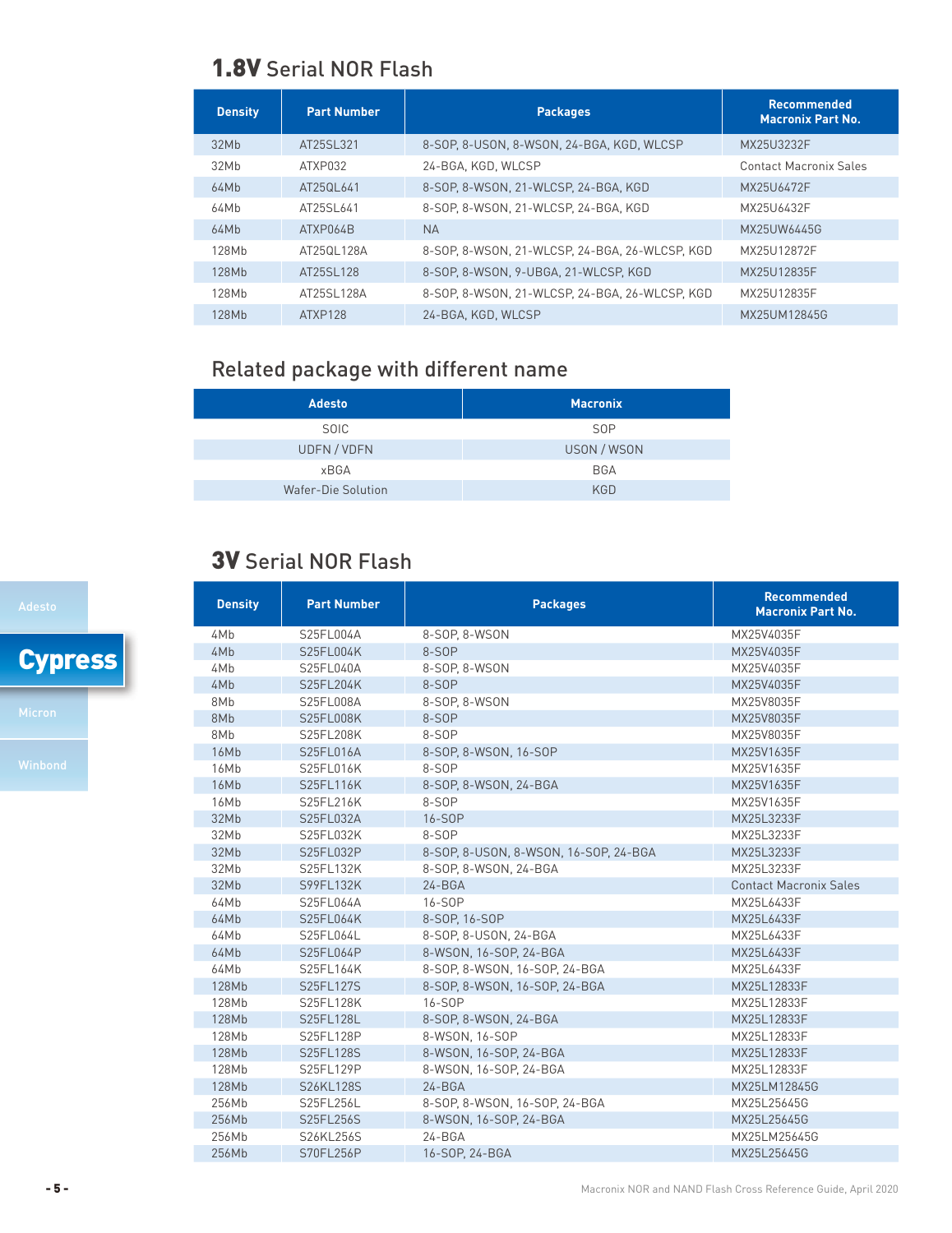# 3V Serial NOR Flash

**Cypress** 

| <b>Contact Macronix Sales</b><br>256Mb<br>S79FL256S<br>$16-SDP$<br>MX25L51245G, MX25L51237G<br>S25FL512S<br>512Mb<br>16-SOP, 24-BGA, KGD<br>S25HI 512T<br>16-SOP. 24-BGA.<br>MX25L51245G<br>512Mb |
|---------------------------------------------------------------------------------------------------------------------------------------------------------------------------------------------------|
|                                                                                                                                                                                                   |
|                                                                                                                                                                                                   |
|                                                                                                                                                                                                   |
| 512Mb<br>S26KL512S<br>$24 - BGA$<br>MX25LM51245G                                                                                                                                                  |
| S28HI 512T<br>512Mb<br>$24 - BGA$<br>MX25LM51245G                                                                                                                                                 |
| S79FL512S<br>16-SOP<br>512Mb<br><b>Contact Macronix Sales</b>                                                                                                                                     |
| S70FL01GS<br>1Gb<br>16-SOP. 24-BGA<br>MX66L1G45G                                                                                                                                                  |
| S79FL01GS<br>1G <sub>b</sub><br>$24 - BGA$<br><b>Contact Macronix Sales</b>                                                                                                                       |

# 1.8V Serial NOR Flash

| <b>Density</b> | <b>Part Number</b> | <b>Packages</b>             | <b>Recommended</b><br><b>Macronix Part No.</b> |
|----------------|--------------------|-----------------------------|------------------------------------------------|
| 64Mb           | S25FS064S          | 8-SOP, 24-BGA, KGD          | MX25U6432F                                     |
| 128Mb          | S25FS128S          | 8-S0P. 8-WSON. 24-BGA       | MX25U12832F                                    |
| 128Mb          | S26KS128S          | $24 - BGA$                  | MX25UM12845G                                   |
| 256Mh          | S25FS256S          | 8-WSON, 16-SOP, 24-BGA, KGD | MX25U25645G                                    |
| 256Mb          | S26KS256S          | $24 - BGA$                  | MX25UM25645G                                   |
| 512Mb          | S25FS512S          | 8-WSON, 16-SOP, 24-BGA      | MX25U51245G                                    |
| 512Mb          | S25HS512T          | 16-SOP, 24-BGA,             | MX25U51245G                                    |
| 512Mb          | S26KS512S          | $24 - BGA$                  | MX25UM51245G                                   |
| 512Mb          | S26HS512T          | $24 - BGA$                  | MX25UM51245G                                   |
| 512Mb          | S28HS512T          | $24 - BGA$                  | MX25UM51245G                                   |
| 1Gb            | S70FS01GS          | 16-SOP. 24-BGA              | MX66U1G45G                                     |

# Related package with different name

| <b>Cypress</b> | <b>Macronix</b> |
|----------------|-----------------|
| <b>KGW</b>     | <b>KGD</b>      |
| S0             | <b>SOP</b>      |
| <b>xBGA</b>    | <b>BGA</b>      |

# 3V Serial NOR Flash

| <b>Density</b> | <b>Part Number</b> | <b>Packages</b>                            | <b>Recommended</b><br><b>Macronix Part No.</b> |
|----------------|--------------------|--------------------------------------------|------------------------------------------------|
| 1Mb            | M25PE10            | 8-SOP, KGD                                 | MX25V1006F                                     |
| 1Mb            | M45PE10            | 8-SOP                                      | MX25V1006F                                     |
| 2Mb            | M25P20             | 8-S0P, 8-WS0N                              | MX25V2033F                                     |
| 2Mb            | M25PE20            | 8-SOP, KGD                                 | MX25V2033F                                     |
| 2Mb            | M45PE20            | 8-S0P, 8-WS0N                              | MX25V2033F                                     |
| 4Mb            | M25PE40            | 8-S0P, 8-WS0N                              | MX25V4035F                                     |
| 4Mb            | M45PE40            | 8-S0P, 8-WS0N                              | MX25V4035F                                     |
| 8Mb            | M25P80             | 8-SOP, 8-USON, 8-WSON                      | MX25V8035F                                     |
| 8Mb            | M25PE80            | 8-S0P, 8-WS0N                              | MX25V8035F                                     |
| 8Mb            | M25PX80            | 8-SOP, 8-WSON                              | MX25V8035F                                     |
| 8Mb            | M45PE80            | 8-S0P, 8-WS0N                              | MX25V8035F                                     |
| 16Mb           | M25P16             | 8-SOP, 8-USON, 8-WSON, 16-SOP, KGD         | MX25V1635F                                     |
| 16Mb           | M25PE16            | 8-S0P, 8-WS0N                              | MX25V1635F                                     |
| 16Mb           | M45PE16            | 8-S0P. 8-WS0N                              | MX25V1635F                                     |
| 32Mb           | M25P32             | 8-SOP, 16-SOP                              | MX25L3233F                                     |
| 32Mb           | M25PX32            | 8-WSON, 24-BGA                             | MX25L3233F                                     |
| 32Mb           | N25Q032A13         | 8-SOP, 8-USON, 8-WSON, 16-SOP, 24-BGA, KGD | MX25L3233F                                     |
| 32Mb           | N25Q032A23         | 8-SOP, 8-SON, 8-USON, 16-SOP, 24-BGA       | MX25L3233F                                     |
| 32Mb           | N25Q032A33         | 8-SOP, 8-SON, 8-USON, 16-SOP, 24-BGA       | MX25L3233F                                     |

Micron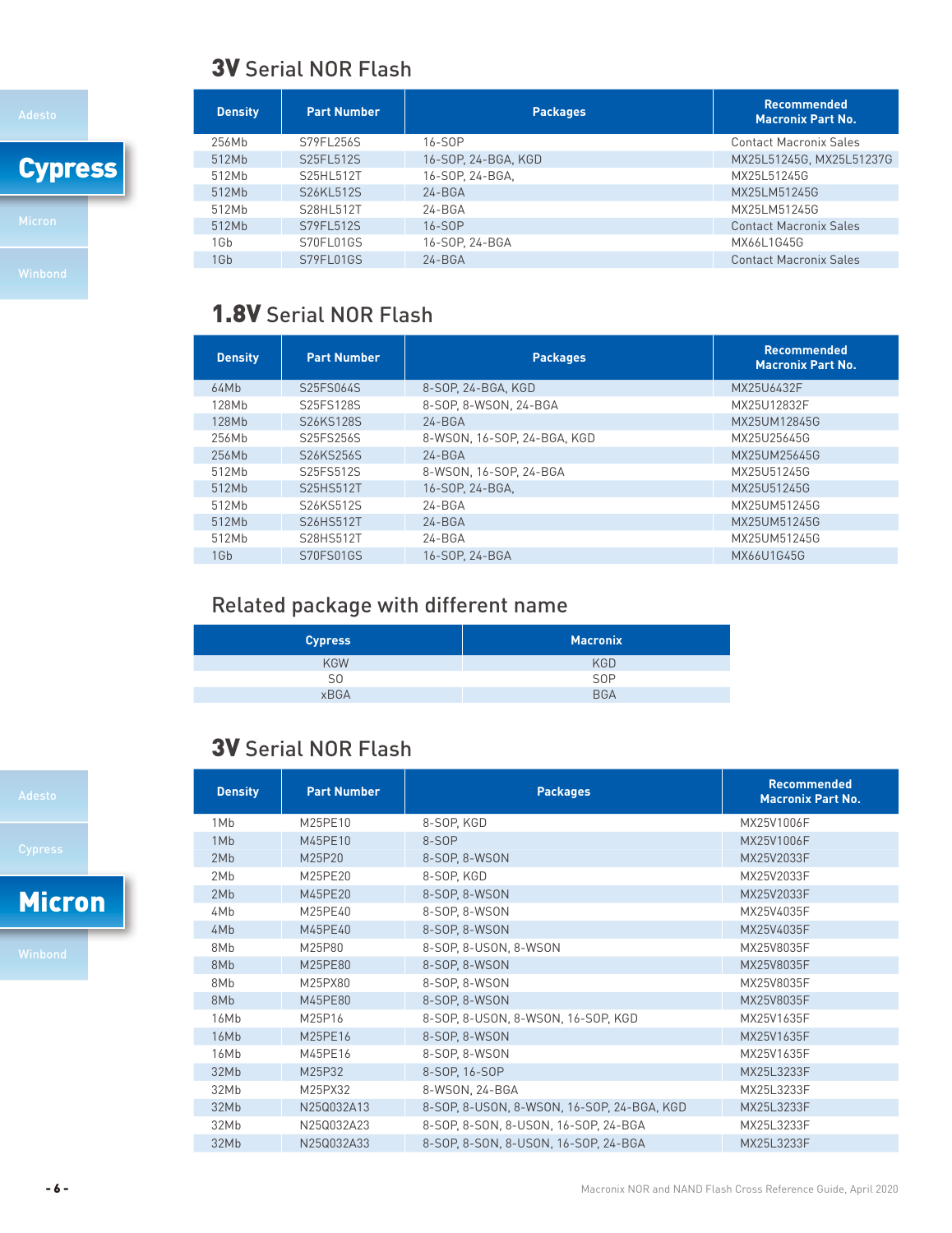# 3V Serial NOR Flash

# Micron

| <b>Density</b> | <b>Part Number</b> | <b>Packages</b>                             | <b>Recommended</b><br><b>Macronix Part No.</b> |
|----------------|--------------------|---------------------------------------------|------------------------------------------------|
| 32Mb           | N25Q032A43         | 8-SOP, 8-SON, 8-USON, 16-SOP, 24-BGA        | MX25L3233F                                     |
| 64Mb           | M25P64             | 8-SON, 16-SOP                               | MX25L6433F                                     |
| 64Mb           | M25PX64            | 8-SON, 16-SOP, 24-BGA                       | MX25L6433F                                     |
| 64Mb           | N25Q064A13         | 8-SOP, 8-WSON, 16-SOP, 24-BGA, XF-SCSP, KGD | MX25L6433F                                     |
| 64Mb           | N25Q064A23         | 8-SOP, 8-SON, 16-SOP, 24-BGA                | MX25L6433F                                     |
| 64Mb           | N25Q064A33         | 8-SOP, 8-SON, 16-SOP, 24-BGA                | MX25L6433F                                     |
| 64Mb           | N25Q064A43         | 8-SOP, 8-SON, 16-SOP, 24-BGA                | MX25L6433F                                     |
| 128Mb          | M25P128            | 8-WSON, 16-SOP                              | MX25L12833F                                    |
| 128Mb          | MT25QL128A         | 8-SOP, 8-WSON, 16-SOP, 24-BGA               | MX25L12833F                                    |
| 128Mb          | N25Q128A13         | 8-SOP, 8-WSON, 16-SOP, 24-BGA, KGD          | MX25L12833F                                    |
| 128Mb          | N25Q128A23         | 8-SOP, 8-SON, 16-SOP, 24-BGA                | MX25L12833F                                    |
| 128Mb          | N25Q128A33         | 8-SOP, 8-SON, 16-SOP, 24-BGA                | MX25L12833F                                    |
| 128Mb          | N25Q128A43         | 8-SOP, 8-SON, 16-SOP, 24-BGA                | MX25L12833F                                    |
| 256Mb          | MT25QL256A         | 8-WSON, 16-SOP, 24-BGA                      | MX25L25645G                                    |
| 256Mb          | MT25TL256B         | 16-SOP                                      | <b>Contact Macronix Sales</b>                  |
| 256Mb          | MT25TL256H         | 16-SOP                                      | <b>Contact Macronix Sales</b>                  |
| 256Mb          | N25Q256A13         | 8-WSON, 16-SOP, 24-BGA                      | MX25L25645G                                    |
| 256Mb          | N25Q256A23         | 8-SON, 16-SOP, 24-BGA                       | MX25L25645G                                    |
| 256Mb          | N25Q256A33         | 8-WSON                                      | MX25L25645G                                    |
| 256Mb          | N25Q256A43         | 8-SON, 16-SOP, 24-BGA                       | MX25L25645G                                    |
| 256Mb          | N25Q256A73         | 16-SOP                                      | MX25L25645G                                    |
| 256Mb          | N25Q256A83         | 16-SOP, 24-BGA                              | MX25L25645G                                    |
| 256Mb          | MT35XL256AB        | 24-BGA                                      | MX25LM25645G                                   |
| 512Mb          | MT25QL512AB        | 8-WSON, 16-SOP, 24-BGA                      | MX25L51245G                                    |
| 512Mb          | MT25TL512B         | 16-SOP, 24-BGA                              | <b>Contact Macronix Sales</b>                  |
| 512Mb          | MT25TL512H         | 16-SOP, 24-BGA                              | MX66L51289G                                    |
| 512Mb          | MT35XL512AB        | 24-BGA                                      | MX25LM51245G                                   |
| 512Mb          | N25Q512A13         | 8-WSON, 16-SOP, 24-BGA                      | MX25L51245G                                    |
| 512Mb          | N25Q512A23         | 8-SON, 16-SOP, 24-BGA                       | MX25L51245G                                    |
| 512Mb          | N25Q512A33         | 8-SON, 16-SOP, 24-BGA                       | MX25L51245G                                    |
| 512Mb          | N25Q512A43         | 8-SON, 16-SOP, 24-BGA                       | MX25L51245G                                    |
| 512Mb          | N25Q512A73         | 8-SON, 16-SOP, 24-BGA                       | MX25L51245G                                    |
| 512Mb          | N25Q512A83         | 16-SOP, 24-BGA                              | MX25L51245G                                    |
| 1Gb            | MT25QL01GB         | 8-WSON, 16-SOP, 24-BGA                      | MX66L1G45G                                     |
| 1Gb            | MT25TL01GB         | 16-SOP, 24-BGA                              | <b>Contact Macronix Sales</b>                  |
| 1Gb            | MT25TL01GH         | 16-SOP, 24-BGA                              | <b>Contact Macronix Sales</b>                  |
| 1Gb            | MT35XL01GBB        | $24 - BGA$                                  | MX66LM1G45G                                    |
| 1Gb            | N25Q00AA13         | 16-SOP, 24-BGA                              | MX66L1G45G                                     |
| 2Gb            | MT25QL02GC         | 24-BGA                                      | MX66L2G45G                                     |
| 2Gb            | MT35XL02GCB        | $24 - BGA$                                  | MX66LM2G45G                                    |
|                |                    |                                             |                                                |

# 2.5V Serial NOR Flash

| <b>Density</b> | <b>Part Number</b> | <b>Packages</b>            | <b>Recommended</b><br><b>Macronix Part No.</b> |
|----------------|--------------------|----------------------------|------------------------------------------------|
| 512Kb          | M25P05             | 8-SOP                      | MX25V512F                                      |
| 1Mb            | M25P10             | 8-SOP. 8-USON. 8-WSON. KGD | MX25V1006F                                     |
| 4Mb            | M25P40             | 8-S0P, 8-USON, 8-WSON      | MX25V4035F                                     |
| 16Mb           | M25PX16            | 8-SOP, 8-WSON, 24-BGA, KGD | MX25V1635F                                     |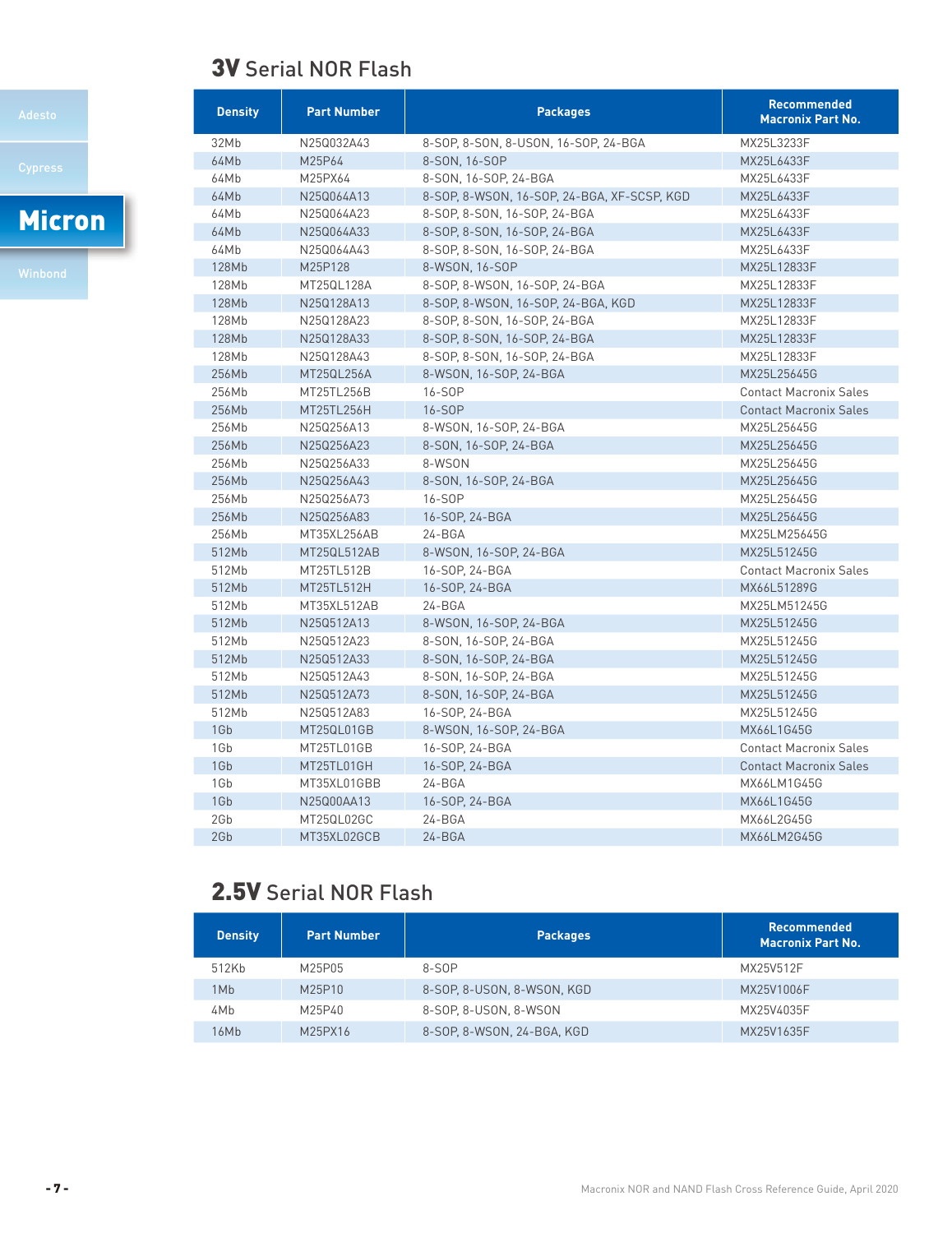# 1.8V Serial NOR Flash

# Micron

| <b>Density</b> | <b>Part Number</b>        | <b>Packages</b>                         | <b>Recommended</b><br><b>Macronix Part No.</b> |
|----------------|---------------------------|-----------------------------------------|------------------------------------------------|
| 16Mb           | N25Q016A11                | 8-SOP, 8-WSON, XF-SCSP                  | MX25U1633F                                     |
| 16Mb           | N25Q016A21                | 8-SOP, 8-SON, 8-USON, 8-WLCSP           | MX25U1633F                                     |
| 16Mb           | N25Q016A31                | 8-SOP, 8-SON, 8-USON, 8-WLCSP           | MX25U1633F                                     |
| 16Mb           | N25Q016A41                | 8-SOP, 8-SON, 8-USON, 8-WLCSP           | MX25U1633F                                     |
| 32Mb           | N25Q032A11                | 8-S0P, 8-US0N, 8-WS0N                   | MX25U3232F                                     |
| 32Mb           | N25Q032A21                | 8-SOP, 8-SON, 8-USON, 16-SOP, 24-BGA    | MX25U3232F                                     |
| 32Mb           | N25Q032A31                | 8-SOP, 8-SON, 8-USON, 16-SOP, 24-BGA    | MX25U3232F                                     |
| 32Mb           | N25Q032A41                | 8-SOP, 8-SON, 8-USON, 16-SOP, 24-BGA    | MX25U3232F                                     |
| 32Mb           | N25W032A                  | 8-S0P, 8-S0N                            | MX25U3232F                                     |
| 64Mb           | N25Q064A11                | 8-SOP, 8-WSON, 24-BGA, XF-SCSP          | MX25U6432F                                     |
| 64Mb           | N25Q064A21                | 8-SOP, 8-SON, 16-SOP, 24-BGA            | MX25U6432F                                     |
| 64Mb           | N25Q064A31                | 8-SOP, 8-SON, 16-SOP, 24-BGA            | MX25U6432F                                     |
| 64Mb           | N25Q064A41                | 8-SOP, 8-SON, 16-SOP, 24-BGA            | MX25U6432F                                     |
| 128Mb          | MT25QU128A                | 8-SOP, 8-WSON, 15-WLCSP, 16-SOP, 24-BGA | MX25U12832F                                    |
| 128Mb          | N25Q128A11                | 8-SOP, 8-WSON, 16-SOP, 24-BGA, KGD      | MX25U12832F                                    |
| 128Mb          | N25Q128A21                | 8-SOP, 8-SON, 16-SOP, 24-BGA            | MX25U12832F                                    |
| 128Mb          | N25Q128A31                | 8-SOP. 8-SON. 16-SOP. 24-BGA            | MX25U12832F                                    |
| 128Mb          | N25Q128A41                | 8-S0P, 8-S0N, 16-S0P, 24-BGA            | MX25U12832F                                    |
| 256Mb          | MT25QU256A                | 8-WSON, 16-SOP, 23-WLCSP, 24-BGA        | MX25U25645G                                    |
| 256Mb          | MT25TU256H                | 16-SOP                                  | <b>Contact Macronix Sales</b>                  |
| 256Mb          | N25Q256A11                | 8-WSON, 16-SOP, 24-BGA                  | MX25U25645G                                    |
| 256Mb          | N25Q256A21                | 8-SON, 16-SOP, 24-BGA                   | MX25U25645G                                    |
| 256Mb          | N25Q256A31                | 8-SON, 16-SOP, 24-BGA                   | MX25U25645G                                    |
| 256Mb          | N25Q256A41                | 8-SON, 16-SOP, 24-BGA                   | MX25U25645G                                    |
| 256Mb          | N25Q256A71                | 8-SON, 16-SOP, 24-BGA                   | MX25U25645G                                    |
| 256Mb          | N25Q256A81                | 16-SOP                                  | MX25U25645G                                    |
| 256Mb          | MT35XU256AB               | 24-BGA, 16-SOP                          | MX25UM25645G                                   |
| 512Mb          | MT25QU512AB               | 8-WSON, 16-SOP, 27-WLCSP                | MX25U51245G                                    |
| 512Mb          | MT25TU512H                | 24-BGA                                  | <b>Contact Macronix Sales</b>                  |
| 512Mb          | MT35XU512AB               | $24 - BGA$                              | MX25UM51245G                                   |
| 512Mb          | N25Q512A11                | 16-SOP, 24-BGA                          | MX25U51245G                                    |
| 512Mb          | N25Q512A21                | 8-SON, 16-SOP, 24-BGA                   | MX25U51245G                                    |
| 512Mb          | N25Q512A31                | 8-SON, 16-SOP, 24-BGA                   | MX25U51245G                                    |
| 512Mb          | N25Q512A41                | 8-SON, 16-SOP, 24-BGA                   | MX25U51245G                                    |
| 512Mb          | N25Q512A71                | 8-SON, 16-SOP, 24-BGA                   | MX25U51245G                                    |
| 512Mb          | N25Q512A81                | 16-SOP                                  | MX25U51245G                                    |
| 1Gb            | MT25QU01GAB               | 16-SOP, 24-BGA                          | MX66U1G45G                                     |
| 1Gb            | MT25QU01GB                | 8-WSON, 16-SOP, 24-BGA                  | MX66U1G45G                                     |
| 1Gb            | MT25TU01GH                | 16-SOP, 24-BGA                          | <b>Contact Macronix Sales</b>                  |
| 1Gb<br>1Gb     | MT35XU01GBB<br>N25Q00AA11 | 24-BGA<br>16-SOP, 24-BGA                | MX66UM1G45G<br>MX66U1G45G                      |
| 2Gb            | MT25QU02GAB               | 16-SOP, 24-BGA                          | MX66U2G45G                                     |
| 2Gb            | MT25QU02GC                | 24-BGA                                  | MX66U2G45G                                     |
| 2Gb            | MT35XU02GCB               | 24-BGA                                  | MX66UM2G45G                                    |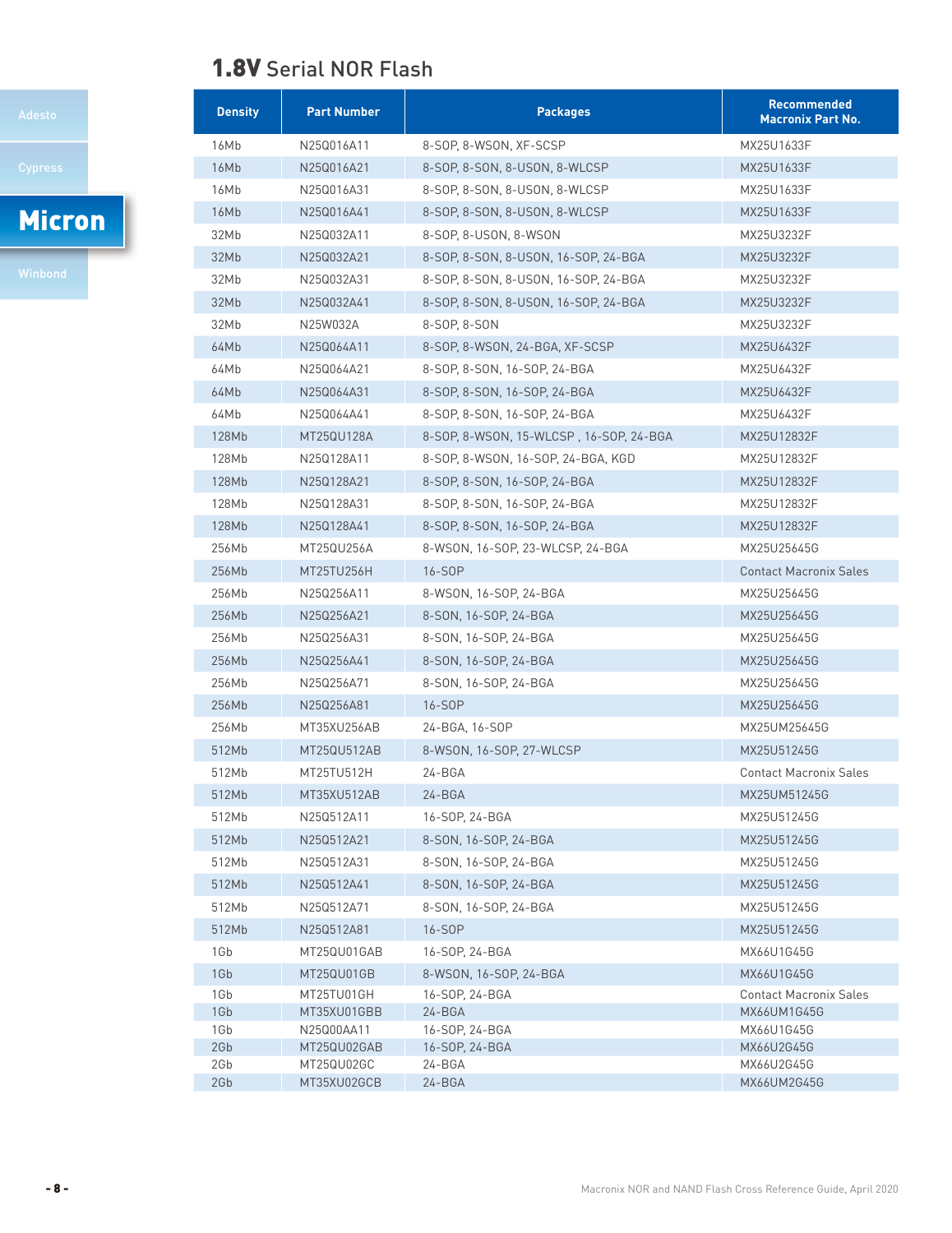# Related package with different name

| <b>Micron</b>            | <b>Macronix</b> |
|--------------------------|-----------------|
| S0                       | S <sub>OP</sub> |
| xBGA                     | <b>BGA</b>      |
| U-PDFN / V-PDFN / W-PDFN | USON / WSON     |

# 3V Serial NOR Flash

| <b>Density</b> | <b>Part Number</b> | <b>Packages</b>                                       | <b>Recommended</b><br><b>Macronix Part No.</b> |
|----------------|--------------------|-------------------------------------------------------|------------------------------------------------|
| 1Mb            | W25X10BV           | 8-SOP, 8-WSON                                         | MX25V1006F                                     |
| 2Mb            | W25Q20CV           | 8-SOP, 8-USON, 8-VSOP, 8-WSON                         | MX25V2033F                                     |
| 2Mb            | W25X20BV           | 8-SOP, 8-WSON                                         | MX25V2033F                                     |
| 2Mb            | W25X20CV           | 8-SOP, 8-VSOP, 8-USON, 8-WSON                         | MX25V2033F                                     |
| 4Mb            | W25Q40BV           | 8-PDIP, 8-SOP, 8-VSOP, 8-WSON, 8-USON                 | MX25V4035F                                     |
| 4Mb            | W25Q40CV           | 8-SOP, 8-USON, 8-VSOP, 8-WSON, 8-WLCSP                | MX25V4035F                                     |
| 4Mb            | W25X40BV           | 8-PDIP, 8-SOP, 8-WSON                                 | MX25V4035F                                     |
| 4Mb            | W25X40CV           | 8-SOP, 8-VSOP, 8-USON, 8-WSON                         | MX25V4035F                                     |
| 8Mb            | W25Q80BV           | 8-PDIP, 8-SOP, 8-VSOP, 8-WSON, 8-USON                 | MX25V8035F                                     |
| 8Mb            | W25Q80DV           | 8-SOP, 8-USON, 8-VSOP, 8-WLCSP, 8-WSON                | MX25V8035F                                     |
| 8Mb            | W25Q80JV           | 8-SOP, 8-USON, 8-VSOP, 8-WSON                         | MX25V8035F                                     |
| 16Mb           | W25Q16CV           | 8-PDIP, 8-SOP, 8-WSON, 24-BGA                         | MX25V1635F                                     |
| 16Mb           | W25Q16DV           | 8-SOP, 8-WLCSP, 8-WSON, 16-SOP, 24-BGA                | MX25V1635F                                     |
| 16Mb           | W25Q16JV           | 8-SOP, 8-USON, 8-WLCSP, 8-WSON                        | MX25V1635F                                     |
| 16Mb           | W25Q16JV-DTR       | 8-SOP, 8-USON, 8-WSON                                 | <b>Contact Macronix Sales</b>                  |
| 32Mb           | W25Q32BV           | 8-PDIP, 8-SOP, 8-WSON, 16-SOP, 24-BGA                 | MX25L3233F                                     |
| 32Mb           | W25Q32FV           | 8-PDIP, 8-SOP, 8-WSON, 16-SOP, 24-BGA                 | MX25L3233F                                     |
| 32Mb           | W25Q32JV           | 8-PDIP, 8-SOP, 8-VSOP, 8-USON, 8-WSON, 16-SOP, 24-BGA | MX25L3233F                                     |
| 32Mb           | W25Q32JV-DTR       | 8-SOP, 8-USON, 8-WSON, 16-SOP, 24-BGA                 | <b>Contact Macronix Sales</b>                  |
| 32Mb           | W25X32V            | 8-PDIP, 8-SOP, 8-WSON, 16-SOP                         | MX25L3233F                                     |
| 64Mb           | W25Q64BV           | 8-PDIP, 8-SOP, 8-WSON                                 | MX25L6433F                                     |
| 64Mb           | W25Q64CV           | 8-PDIP, 8-SOP, 8-VSOP, 8-WSON, 16-SOP, 24-BGA         | MX25L6433F                                     |
| 64Mb           | W25Q64FV           | 8-PDIP, 8-SOP, 8-VSOP, 8-WSON, 16-SOP, 24-BGA         | MX25L6433F                                     |
| 64Mb           | W25Q64JV           | 8-SOP, 8-USON, 8-WSON, 16-SOP, 24-BGA                 | MX25L6433F                                     |
| 64Mb           | W25Q64JV-DTR       | 8-SOP, 8-WSON, 16-SOP                                 | MX25L6445E                                     |
| 64Mb           | <b>W25R64FV</b>    | 8-PDIP, 8-SOP, 8-VSOP, 8-WSON, 16-SOP, 24-BGA         | MX77L6450F                                     |
| 64Mb           | <b>W25R64JV</b>    | 8-SOP, 8-WSON                                         | MX77L6450F                                     |
| 64Mb           | W25X64V            | 8-PDIP, 8-WSON, 16-SOP                                | MX25L6433F                                     |
| 128Mb          | W25Q128BV          | 8-SOP, 8-VSOP, 8-WSON, 16-SOP, 24-BGA                 | MX25L12833F                                    |
| 128Mb          | W25Q128FV          | 8-PDIP, 8-SOP, 8-VSOP, 8-WSON, 16-SOP, 24-BGA         | MX25L12833F                                    |
| 128Mb          | W25Q128JV          | 8-SOP, 8-WSON, 16-SOP, 24-BGA                         | MX25L12833F                                    |
| 128Mb          | W25Q128JV-DTR      | 8-SOP, 8-WSON, 16-SOP, 24-BGA                         | MX25L12845G                                    |
| 128Mb          | W25R128FV          | 8-PDIP, 8-SOP, 8-VSOP, 8-WSON, 16-SOP, 24-BGA         | MX25L12850F                                    |
| 128Mb          | W25R128JV          | 8-SOP, 8-WSON                                         | MX25L12850F                                    |
| 256Mb          | W25H256JV          | 8-WSON, 16-SOP, 24-BGA                                | MX25L25645G                                    |
| 256Mb          | W25Q256FV          | 8-WSON, 16-SOP, 24-BGA                                | MX25L25645G                                    |
| 256Mb          | W25Q256JV          | 8-WSON, 16-SOP, 24-BGA                                | MX25L25645G                                    |
| 256Mb          | W25Q256JV-DTR      | 8-WSON, 16-SOP, 24-BGA                                | MX25L25645G                                    |
| 256Mb          | W25Q257FV          | 8-WSON, 16-SOP, 24-BGA                                | MX25L25733F                                    |
| 256Mb          | W25Q257JV          | 8-WSON, 16-SOP                                        | MX25L25733F                                    |
| 256Mb          | W25R256JV          | 8-WSON                                                | MX77L25650F                                    |
| 512Mb          | W25H512JV          | 8-WSON, 16-SOP, 24-BGA                                | MX25L51245G                                    |
| 512Mb          | W25M512JV          | 8-WSON, 16-SOP, 24-BGA                                | MX25L51245G                                    |
| 512Mb          | W25Q512JV          | 8-WSON, 16-SOP, 24-BGA                                | MX25L51245G                                    |
| 1Gb            | W25H01JV           | 16-SOP, 24-BGA                                        | MX66L1G45G                                     |
| 1Gb            | W25Q01JV           | 24-BGA                                                | MX66L1G45G                                     |
| 2Gb            | W25H02JV           | 16-SOP, 24-BGA                                        | MX66L2G45G                                     |

**Winbond**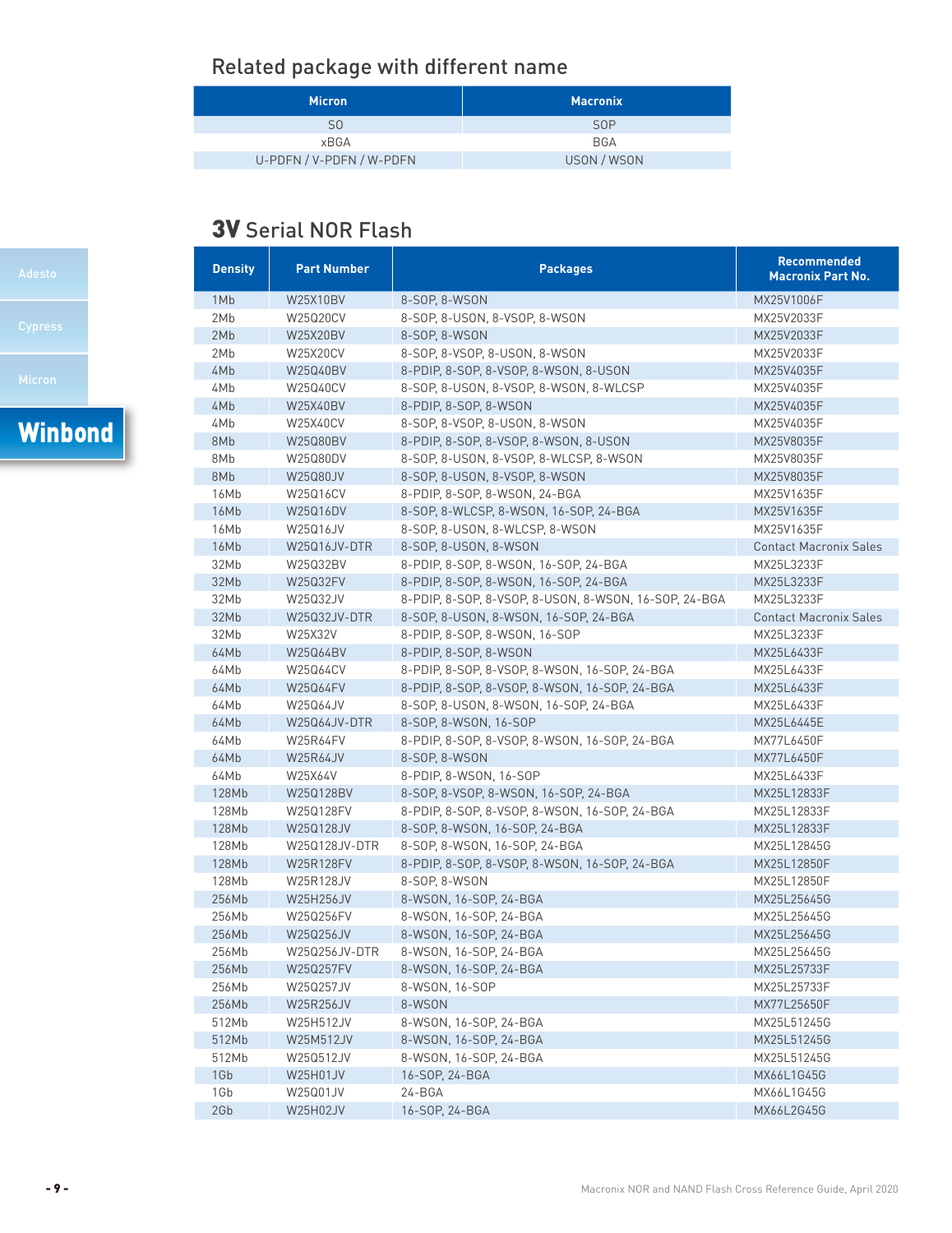# 2.5V Serial NOR Flash

| <b>Density</b> | <b>Part Number</b> | <b>Packages</b>                        | <b>Recommended</b><br><b>Macronix Part No.</b> |
|----------------|--------------------|----------------------------------------|------------------------------------------------|
| 512Kb          | W25X05CL           | 8-SOP, 8-TSSOP, 8-USON                 | MX25V1006F                                     |
| 1Mb            | <b>W25X10AL</b>    | 8-SOP, 8-WSON                          | MX25V1006F                                     |
| 1Mb            | W25X10CL           | 8-S0P, 8-US0N                          | MX25V1006F                                     |
| 2Mb            | W25Q20CL           | 8-SOP, 8-VSOP, 8-USON, 8-WSON          | MX25V2033F                                     |
| 2Mb            | <b>W25X20AL</b>    | 8-SOP, 8-WSON                          | MX25V2033F                                     |
| 2Mb            | W25X20BL           | 8-SOP, 8-VSOP, 8-WSON, 8-USON          | MX25V2033F                                     |
| 2Mb            | W25X20CL           | 8-SOP, 8-VSOP, 8-USON, 8-WLCSP, 8-WSON | MX25V2033F                                     |
| 4Mb            | W25Q40BL           | 8-S0P. 8-WS0N                          | MX25V4035F                                     |
| 4Mb            | W25Q40CL           | 8-SOP, 8-USON, 8-WLCSP                 | MX25V4035F                                     |
| 4Mb            | <b>W25X40AL</b>    | 8-PDIP, 8-SOP, 8-WSON                  | MX25V4035F                                     |
| 4Mb            | W25X40BL           | 8-PDIP, 8-SOP, 8-VSOP, 8-WSON, 8-USON  | MX25V4035F                                     |
| 4Mb            | W25X40CL           | 8-SOP, 8-VSOP, 8-USON, 8-WLCSP, 8-WSON | MX25V4035F                                     |
| 8Mb            | W25Q80BL           | 8-SOP, 8-VSOP, 8-USON, 8-WSON          | MX25V8035F                                     |
| 8Mb            | W25Q80DL           | 8-SOP, 8-VSOP, 8-USON, 8-WSON, 8-WLCSP | MX25V8035F                                     |
| 8Mb            | <b>W25X80AL</b>    | 8-PDIP, 8-SOP, 8-WSON                  | MX25V8035F                                     |
| 16Mb           | W25Q16CL           | 8-S0P, 8-VS0P, 8-WS0N                  | MX25V1635F                                     |
| 16Mb           | W25Q16JL           | 8-SOP, 8-USON, 8-VSOP, 8-WSON          | MX25V1635F                                     |

# 1.8V Serial NOR Flash

| <b>Density</b>  | <b>Part Number</b> | <b>Packages</b>                                | <b>Recommended</b><br><b>Macronix Part No.</b> |
|-----------------|--------------------|------------------------------------------------|------------------------------------------------|
| 1M <sub>b</sub> | W25Q10EW           | 8-SOP, 8-VSOP, 8-USON, 8-WLCSP                 | MX25U1001E                                     |
| 1Mb             | W25X10EW           | 8-SOP, 8-USON                                  | MX25U1001E                                     |
| 2Mb             | W25Q20BW           | 8-SOP. 8-VSOP. 8-USON. 8-WSON                  | MX25U2035F                                     |
| 2Mb             | W25Q20EW           | 8-SOP, 8-VSOP, 8-USON, 8-WLCSP                 | MX25U2035F                                     |
| 4Mb             | W25Q40BW           | 8-SOP, 8-VSOP, 8-USON, 8-WSON                  | MX25U4035F                                     |
| 4Mb             | W25Q40EW           | 8-SOP, 8-VSOP, 8-WLCSP, 8-WSON                 | MX25U4035F                                     |
| 8Mb             | W25Q80BW           | 8-SOP, 8-VSOP, 8-WSON, 8-WLCSP                 | MX25U8035F                                     |
| 8Mb             | W25Q80EW           | 8-SOP, 8-VSOP, 8-USON, 8-WSON, 8-WLCSP         | MX25U8035F                                     |
| 16Mb            | W25Q16DW           | 8-SOP. 8-USON. 8-WSON. 8-WLCSP. 16-SOP         | MX25U1633F                                     |
| 16Mb            | W25Q16FW           | 8-SOP, 8-USON, 8-WSON, 8-WLCSP, 16-SOP         | MX25U1633F                                     |
| 16Mb            | W25Q16JW           | 8-SOP. 8-USON. 8-WLCSP. 8-WSON.                | MX25U1633F                                     |
| 32Mb            | W25Q32DW           | 8-SOP, 8-VSOP, 8-WSON, 16-SOP                  | MX25U3232F                                     |
| 32Mb            | W25Q32FW           | 8-SOP, 8-VSOP, 8-WLCSP, 8-WSON, 16-SOP         | MX25U3232F                                     |
| 32Mb            | W25Q32JW           | 8-PDIP, 8-SOP, 8-VSOP, 8-WLCSP, 8-WSON, 16-SOP | MX25U3232F                                     |
| 32Mb            | W25Q32JW-DTR       | 8-SOP, 8-VSOP, 8-WLCSP, 8-WSON, 16-SOP         | <b>Contact Macronix Sales</b>                  |
| 64Mb            | W25Q64DW           | 8-S0P, 8-WS0N, 16-S0P                          | MX25U6432F                                     |
| 64Mb            | W25Q64FW           | 8-SOP, 8-VSOP, 8-WSON, 8-WLCSP                 | MX25U6432F                                     |
| 64Mb            | W25Q64JW           | 8-SOP, 8-USON, 8-WLCSP, 8-WSON, 24-BGA         | MX25U6432F                                     |
| 64Mb            | W25R64JW           | 8-WSON                                         | MX77L6450F                                     |
| 128Mb           | W25Q128FW          | 8-SOP, 8-VSOP, 8-WLCSP, 8-WSON, 16-SOP         | MX25U12832F                                    |
| 128Mb           | W25Q128JW          | 8-SOP, 8-WSON, 16-SOP                          | MX25U12832F                                    |
| 128Mb           | W25Q128JW-DTR      | 8-SOP, 8-WSON, 16-SOP, 24-BGA                  | MX25U12832F                                    |
| 256Mb           | W25Q256JW          | 8-WLCSP, 8-WSON, 16-SOP, 24-BGA                | MX25U25645G                                    |
| 256Mb           | W25Q256JW-DTR      | 8-WSON, 16-SOP, 24-BGA                         | MX25U25645G                                    |
| 256Mb           | W25R256JW          | 8-WSON, 16-SOP                                 | MX77U25650F                                    |
| 512Mb           | W25M512JW          | 8-WSON, 16-SOP, 24-BGA                         | MX25U51245G                                    |
| 512Mb           | W25H512NW          | 8-WSON, 16-SOP, 24-BGA                         | MX25U51245G                                    |
| 512Mb           | W25Q512NW          | 8-WSON, 16-SOP, 24-BGA                         | MX25U51245G 54                                 |
| 512Mb           | W25Q512NW-DTR      | 8-WSON, 16-SOP, 24-BGA                         | MX25U51245G                                    |
| 1G              | W25H01NW           | 8-WSON, 16-SOP, 24-BGA                         | MX66U1G45G                                     |
| 1G              | W25Q01NW           | 8-WSON, 16-SOP, 24-BGA                         | MX66U1G45G 54                                  |
| 1G              | W25Q01NW-DTR       | 8-WSON, 16-SOP, 24-BGA                         | MX66U1G45G                                     |

**Winbond**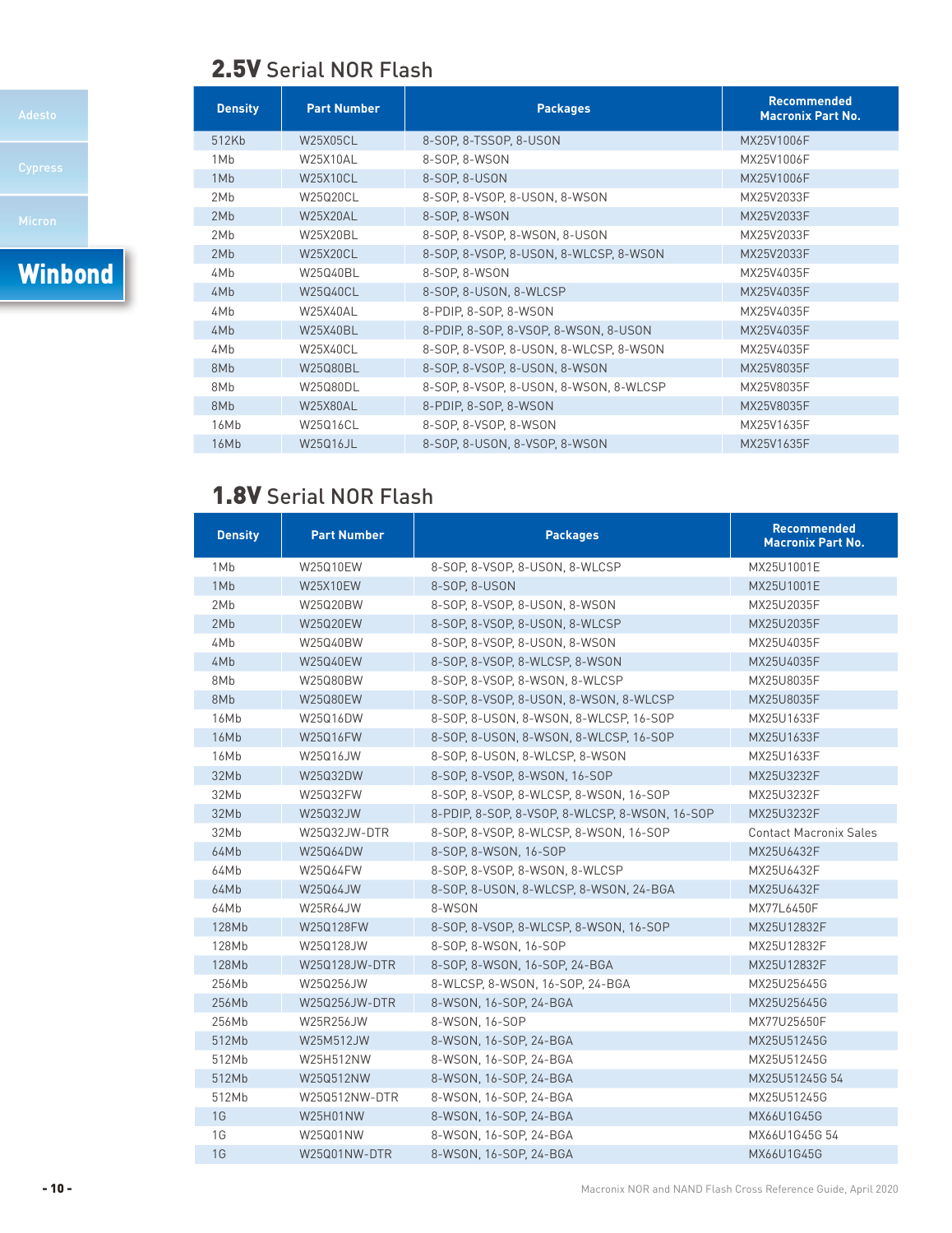# 1.2V Serial NOR Flash

| Adesto         |  |
|----------------|--|
| <b>Cypress</b> |  |
| Micron         |  |
| Winbond        |  |

| <b>Density</b> | <b>Part Number</b> | <b>Packages</b>                        | <b>Recommended</b><br><b>Macronix Part No.</b> |
|----------------|--------------------|----------------------------------------|------------------------------------------------|
| 2Mb            | W25020ND           | 8-SOP, 8-USON, 8-VSOP, 8-WLCSP         | <b>Contact Macronix Sales</b>                  |
| 4Mb            | W25040ND           | 8-SOP, 8-USON, 8-VSOP, 8-WLCSP         | <b>Contact Macronix Sales</b>                  |
| 8Mb            | W25080ND           | 8-SOP, 8-USON, 8-VSOP, 8-WLCSP, 8-WSON | MX25S8035F                                     |
| 8Mb            | W25081ND           | 8-SOP, 8-USON, 8-VSOP, 8-WLCSP, 8-WSON | MX25S8035F                                     |
| 16Mb           | W25016ND           | 8-SOP, 8-USON, 8-WLCSP, 8-WSON, 16-SOP | <b>Contact Macronix Sales</b>                  |
| 32Mb           | W25032ND           | 8-SOP, 8-USON, 8-WSON, 16-SOP, 24-BGA  | <b>Contact Macronix Sales</b>                  |
| 64Mb           | W25064ND           | 8-SOP. 8-USON. 8-WLCSP. 8-WSON. 24-BGA | MX25S6435F                                     |

# Related package with different name

| <b>Winbond</b> | <b>Macronix</b> |
|----------------|-----------------|
| WLBGA / WLCSP  | <b>WLCSP</b>    |
| SOIC           | <b>SOP</b>      |
| <b>xBGA</b>    | <b>BGA</b>      |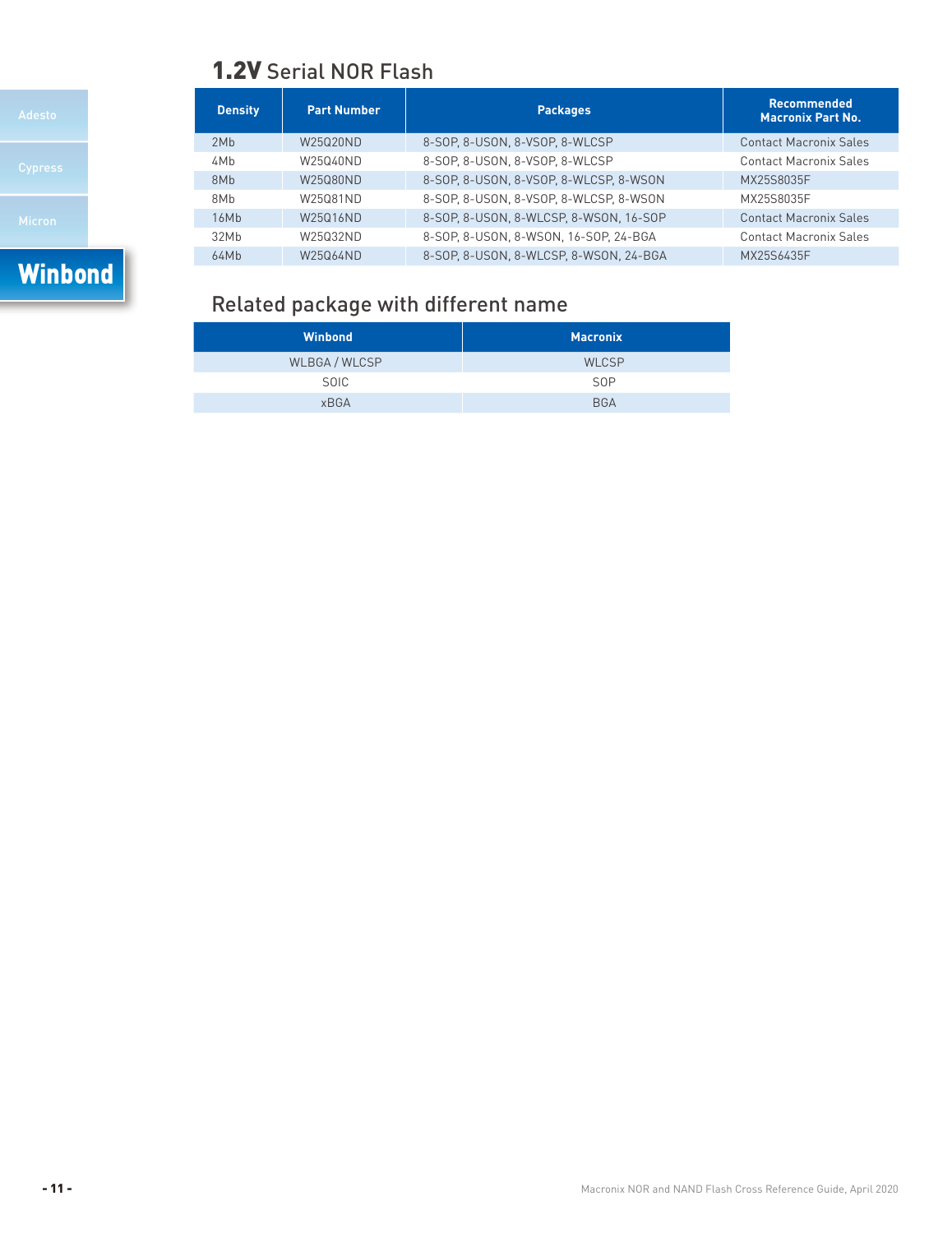# **Macronix Parallel NOR Flash**

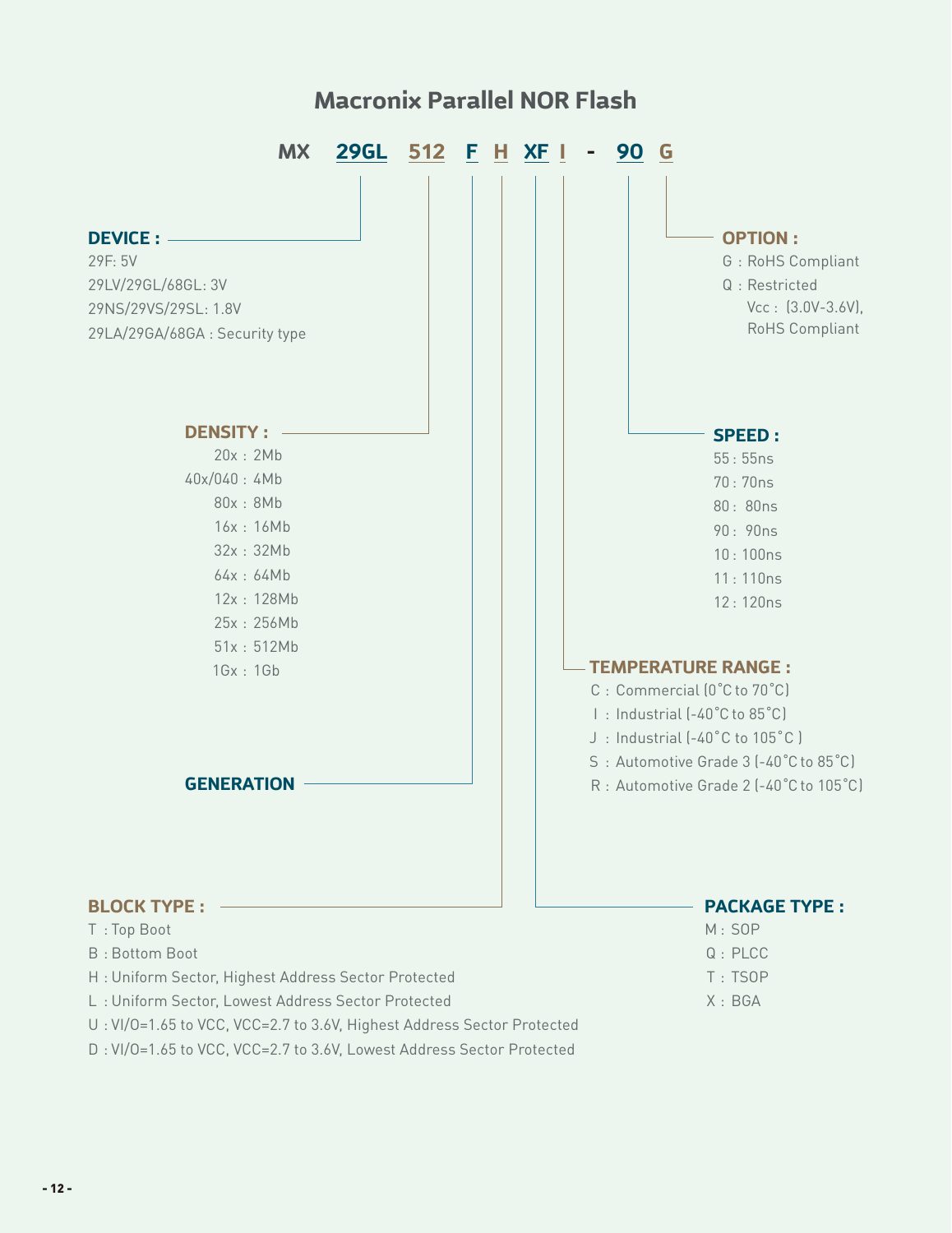# 5V Parallel NOR Flash



| <b>Density</b>  | <b>Part Number</b> | <b>Packages</b>          | Recommended<br><b>Macronix Part No.</b> |
|-----------------|--------------------|--------------------------|-----------------------------------------|
| 1M <sub>b</sub> | AM29F010B          | 32-PDIP, 32-TSOP         | <b>Contact Macronix Sales</b>           |
| 2Mb             | AM29F002B          | 44-SOP, 48-TSOP          | <b>Contact Macronix Sales</b>           |
| 2Mb             | AM29F200B          | 44-SOP, 48-TSOP          | MX29F200C                               |
| 4Mb             | AM29F040B          | 32-PDIP. 32-TSOP         | MX29F040C                               |
| 4Mb             | AM29F400B          | 44-SOP. 48-TSOP          | MX29F400C                               |
| 8Mb             | AM29F080B          | 40-TSOP, 44-SOP          | <b>Contact Macronix Sales</b>           |
| 8Mb             | AM29F800B          | 44-SOP, 48-TSOP, 48-FBGA | MX29F800C                               |
| 16Mb            | AM29F016D          | 40-TSOP, 44-SOP, 48-TSOP | <b>Contact Macronix Sales</b>           |
| 16Mb            | AM29F160D          | 48-TSOP                  | <b>Contact Macronix Sales</b>           |
| 32Mb            | AM29F032B          | 40-TSOP, 44-SOP          | <b>Contact Macronix Sales</b>           |

# 3V Parallel NOR Flash

| <b>Density</b>  | <b>Part Number</b> | <b>Packages</b>                    | Recommended<br><b>Macronix Part No.</b> |
|-----------------|--------------------|------------------------------------|-----------------------------------------|
| 4Mb             | AM29LV040B         | 32-PLCC, 32-TSOP                   | MX29LV040C                              |
| 4Mb             | S29AL004D          | 44-SOP, 48-TSOP, 48-FBGA           | MX29LV400C                              |
| 8Mb             | S29AL008D          | 44-SOP, 48-TSOP, 48-FBGA           | MX29LV800C                              |
| 8Mb             | S29AL008J          | 48-FBGA, 48-TSOP, KGD              | MX29LV800C                              |
| 16Mb            | AM29LV160D         | 48-TSOP, 48-TFBGA                  | MX29LV160D                              |
| 16Mb            | S29AL016D          | 44-SOP, 48-TSOP, 48-FBGA           | MX29LV160D                              |
| 16Mb            | S29AL016J          | 48-TSOP, 48-FBGA, KGD              | MX29LV160D                              |
| 16Mb            | S29CL016J          | 80-FBGA, 80-PQFP                   | <b>Contact Macronix Sales</b>           |
| 32Mb            | S29AL032D          | 40-TSOP, 48-TSOP, 48-FBGA          | MX29LV320E                              |
| 32Mb            | S29CL032J          | 80-FBGA, 80-PQFP                   | <b>Contact Macronix Sales</b>           |
| 32Mb            | S29GL032N          | 48-TSOP, 48-FBGA, 56-TSOP, 64-FBGA | MX29GL320E                              |
| 32Mb            | S29JL032J          | 48-TSOP, 48-FBGA                   | <b>Contact Macronix Sales</b>           |
| 32Mb            | S29PL032J          | 48-FBGA, 56-FBGA                   | <b>Contact Macronix Sales</b>           |
| 64Mb            | S29GL064N          | 48-TSOP, 48-FBGA, 56-TSOP, 64-FBGA | MX29GL640E                              |
| 64Mb            | S29GL064S          | 48-TSOP, 48-FBGA, 56-TSOP, 64-FBGA | MX29GL640E                              |
| 64Mb            | S29JL064J          | 48- TSOP, 48-FBGA                  | <b>Contact Macronix Sales</b>           |
| 64Mb            | S29PL064J          | 48-FBGA, 56-FBGA                   | <b>Contact Macronix Sales</b>           |
| 128Mb           | S29GL128N          | 56-TSOP, 64-FBGA                   | MX29GL128F                              |
| 128Mb           | S29GL128P          | 56-TSOP, 64-FBGA                   | MX29GL128F                              |
| 128Mb           | S29GL128S          | 56-TSOP, 64-FBGA, KGD              | MX29GL128F                              |
| 128Mb           | S29PL127J          | 56-TSOP, 64-FBGA, 80-FBGA          | <b>Contact Macronix Sales</b>           |
| 256Mb           | S29GL256N          | 56-TSOP, 64-FBGA                   | MX29GL256F                              |
| 256Mb           | S29GL256P          | 56-TSOP, 64-FBGA                   | MX29GL256F                              |
| 256Mb           | S29GL256S          | 56-TSOP, 64-FBGA, KGD              | MX29GL256F                              |
| 512Mb           | S29GL512P          | 56-TSOP, 64-FBGA                   | MX29GL512G                              |
| 512Mb           | S29GL512S          | 56-TSOP, 64-FBGA, KGD              | MX29GL512G                              |
| 512Mb           | S29GL512T          | 56-TSOP, 64-FBGA                   | MX29GL512G                              |
| 1Gb             | S29GL01GP          | 56-TSOP, 64-FBGA                   | MX68GL1G0G                              |
| 1Gb             | S29GL01GS          | 56-TSOP, 64-FBGA, KGD              | MX68GL1G0G                              |
| 1Gb             | S29GL01GT          | 56-TSOP, 64-FBGA                   | MX68GL1G0G                              |
| 2Gb             | S70GL02GP          | 64-FBGA                            | <b>Contact Macronix Sales</b>           |
| 2G <sub>b</sub> | S70GL02GS          | 64-FBGA                            | <b>Contact Macronix Sales</b>           |
| 2Gb             | S70GL02GT          | 64-FBGA                            | <b>Contact Macronix Sales</b>           |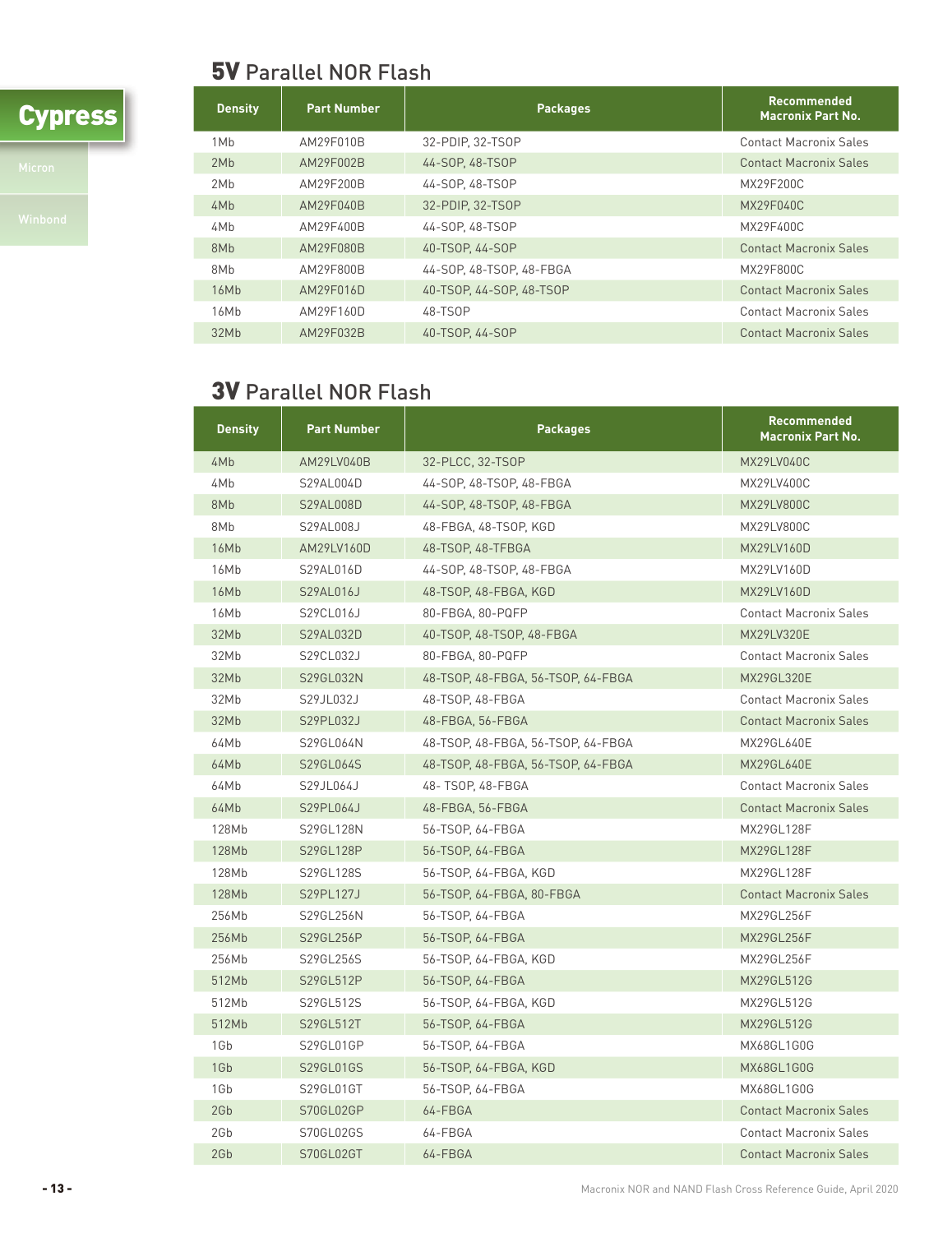# **Cypress**

# 2.5V Parallel NOR Flash

| <b>Density</b> | <b>Part Number</b> | <b>Packages</b>  | Recommended<br><b>Macronix Part No.</b> |
|----------------|--------------------|------------------|-----------------------------------------|
| 16Mb           | S29CD016J          | 80-FBGA, 80-PQFP | Contact Macronix Sales                  |
| 32Mb           | S29CD032J          | 80-FBGA, 80-PQFP | Contact Macronix Sales                  |

# 1.8V Parallel NOR Flash

| <b>Density</b> | <b>Part Number</b> | <b>Packages</b>                  | <b>Recommended</b><br><b>Macronix Part No.</b> |
|----------------|--------------------|----------------------------------|------------------------------------------------|
| 8Mb            | AM29SI 800D        | 48-TSOP, 48-LFBGA, 48-TFBGA      | <b>MX29SL800C</b>                              |
| 8Mb            | S29AS008J          | 48-TSOP, 48-LFBGA, KGD           | MX29SL800C                                     |
| 16Mb           | S29AS016J          | 48-TSOP, 48-LFBGA, 48-TFBGA, KGD | <b>Contact Macronix Sales</b>                  |
| 64Mb           | S29VS064R          | 44-FBGA                          | <b>Contact Macronix Sales</b>                  |
| 64Mb           | S29WS064R          | 84-FBGA                          | <b>Contact Macronix Sales</b>                  |
| 64Mb           | S29XS064R          | $44-FBBGA$                       | <b>Contact Macronix Sales</b>                  |
| 64Mb           | S71VS064R          | $52 - BGA$                       | <b>Contact Macronix Sales</b>                  |
| 128Mb          | S29VS128R          | 44-FBGA                          | MX29VS128F                                     |
| 128Mb          | S29WS128P          | 84-FBGA                          | <b>MX29VS128F</b>                              |
| 128Mb          | S29XS128R          | $44-FRGA$                        | <b>Contact Macronix Sales</b>                  |
| 128Mb          | S71VS128R          | 56-BGA                           | <b>Contact Macronix Sales</b>                  |
| 256Mb          | S29VS256R          | 44-FBGA                          | <b>Contact Macronix Sales</b>                  |
| 256Mb          | S29WS256P          | 84-FBGA                          | <b>Contact Macronix Sales</b>                  |
| 256Mb          | S29XS256R          | 44-FBGA                          | <b>Contact Macronix Sales</b>                  |
| 256Mb          | S71VS256R          | 56-BGA                           | <b>Contact Macronix Sales</b>                  |
| 512Mb          | S29NS512P          | 64-FBGA                          | <b>Contact Macronix Sales</b>                  |
| 512Mb          | S29WS512P          | 84-FBGA                          | <b>Contact Macronix Sales</b>                  |

# 5V Parallel NOR Flash

| <b>Density</b> | <b>Part Number</b> | <b>Packages</b> | <b>Recommended</b><br><b>Macronix Part No.</b> |
|----------------|--------------------|-----------------|------------------------------------------------|
| 2Mb            | M29F200F           | 44-SOP. 48-TSOP | MX29F200C                                      |
| 4Mb            | M29F400F           | 44-SOP, 48-TSOP | MX29F400C                                      |
| 8Mb            | M29F800F           | 44-SOP, 48-TSOP | MX29F800C                                      |
| 16Mb           | M29F160F           | 48-TSOP         | <b>Contact Macronix Sales</b>                  |

Micron

# 3V Parallel NOR Flash

| <b>Density</b> | <b>Part Number</b> | <b>Packages</b>   | Recommended<br><b>Macronix Part No.</b> |
|----------------|--------------------|-------------------|-----------------------------------------|
| 32Mb           | M28F320FC          | 48-TSOP, 48-FBGA  | <b>Contact Macronix Sales</b>           |
| 32Mb           | M28W320F           | 47-TFBGA, 48-TSOP | <b>Contact Macronix Sales</b>           |
| 32Mb           | M29DW323D          | 48-TSOP, 48-TFBGA | Contact Macronix Sales                  |
| 32Mb           | M29W320D           | 48-TSOP, 48-TFBGA | MX29LV320E                              |
| 32Mb           | M29W320E           | 48-TSOP, 48-TFBGA | MX29LV320E                              |
| 32Mb           | M58BW32F           | 80-LBGA, 80-PQFP  | <b>Contact Macronix Sales</b>           |
| 32Mb           | PC28F320J3         | 64-Easy BGA       | <b>Contact Macronix Sales</b>           |
| 32Mb           | PZ28F032M29EW      | $48 - BGA$        | MX29GL320E                              |
| 64Mb           | JR28F064M29EW      | 48-TSOP           | MX29GL640E                              |
| 64Mb           | JS28F064M29EW      | 56-TSOP           | MX29GL640E                              |
| 64Mb           | JS28F640J3         | 56-TSOP           | <b>Contact Macronix Sales</b>           |

- 14 - Macronix NOR and NAND Flash Cross Reference Guide, April 2020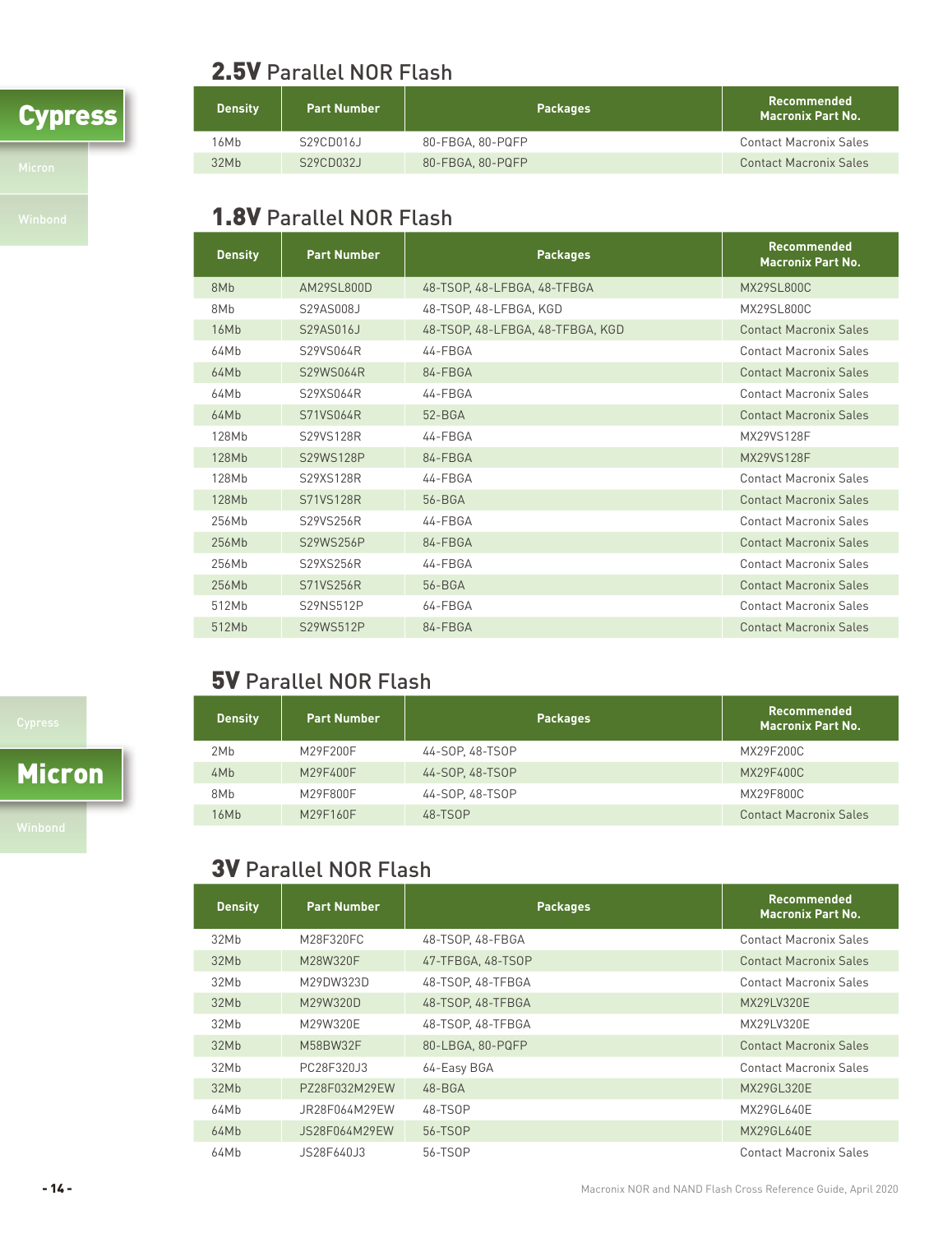# 3V Parallel NOR Flash

# Micron

| <b>Density</b> | <b>Part Number</b> | <b>Packages</b>                              | <b>Recommended</b><br><b>Macronix Part No.</b> |
|----------------|--------------------|----------------------------------------------|------------------------------------------------|
| 64Mb           | M28F640FC          | 48-TSOP, 48-FBGA                             | <b>Contact Macronix Sales</b>                  |
| 64Mb           | M28F640HC          | 48-TSOP, 48-FBGA                             | <b>Contact Macronix Sales</b>                  |
| 64Mb           | M28W640H           | 48-TSOP, 48-TFBGA                            | <b>Contact Macronix Sales</b>                  |
| 64Mb           | M29W640F           | 48-TSOP, 48-TFBGA                            | MX29LV640E                                     |
| 64Mb           | M29W640G           | 48-TSOP, 48-TFBGA, 56-TSOP, 64-FBGA, 64-TBGA | <b>MX29GL640E</b>                              |
| 64Mb           | PC28F064M29EW      | 64-FBGA                                      | MX29GL640E                                     |
| 64Mb           | PC28F640J3         | 64-Easy BGA                                  | <b>Contact Macronix Sales</b>                  |
| 64Mb           | PZ28F064M29EW      | 48-BGA                                       | MX29GL640E                                     |
| 128Mb          | JS28F128J3         | 56-TSOP                                      | <b>Contact Macronix Sales</b>                  |
| 128Mb          | JS28F128M29EW      | 56-TSOP                                      | MX29GL128F                                     |
| 128Mb          | M29DW127G          | 56-TSOP                                      | <b>Contact Macronix Sales</b>                  |
| 128Mb          | M29DW128G          | 56-TSOP, 64-TBGA                             | <b>Contact Macronix Sales</b>                  |
| 128Mb          | M29W128G           | 56-TSOP, 64-FBGA, 64-TBGA                    | MX29GL128F                                     |
| 128Mb          | MT28EW128A         | 56-TSOP, 56-VFBGA, 64-LBGA                   | MX29GL128F                                     |
| 128Mb          | PC28F128J3         | 64-Easy BGA                                  | <b>Contact Macronix Sales</b>                  |
| 128Mb          | PC28F128M29EW      | 64-FBGA                                      | MX29GL128F                                     |
| 128Mb          | RC28F128M29EW      | 64-FBGA                                      | MX29GL128F                                     |
| 256Mb          | JS28F256J3         | 56-TSOP                                      | <b>Contact Macronix Sales</b>                  |
| 256Mb          | JS28F256M29EW      | 56-TSOP                                      | MX29GL256F                                     |
| 256Mb          | M29W256G           | 56-TSOP, 64-FBGA, 64-TBGA                    | MX29GL256F                                     |
| 256Mb          | MT28EW256A         | 56-TSOP, 56-VFBGA, 64-LBGA                   | MX29GL256F                                     |
| 256Mb          | PC28F256J3         | 64-Easy BGA                                  | <b>Contact Macronix Sales</b>                  |
| 256Mb          | PC28F256M29EW      | 64-FBGA                                      | MX29GL256F                                     |
| 256Mb          | RC28F256J3         | 64-Easy BGA                                  | <b>Contact Macronix Sales</b>                  |
| 256Mb          | RC28F256M29EW      | 64-FBGA                                      | MX29GL256F                                     |
| 512Mb          | JS28F512M29EW      | 56-TSOP                                      | MX29GL512G                                     |
| 512Mb          | M29W512G           | 56-TSOP                                      | MX29GL512G                                     |
| 512Mb          | MT28EW512A         | 56-TSOP, 56-VFBGA, 64-LBGA                   | MX29GL512G                                     |
| 512Mb          | MT28FW512A         | 56-TSOP, 56-VFBGA, 64-LBGA                   | MX29GL512G                                     |
| 512Mb          | PC28F512M29EW      | 64-FBGA                                      | MX29GL512G                                     |
| 512Mb          | RC28F512M29EW      | 64-FBGA                                      | MX29GL512G                                     |
| 1Gb            | JS28F00AM29EW      | 56-TSOP                                      | MX68GL1G0F                                     |
| 1Gb            | MT28EW01GA         | 56-TSOP, 64-LBGA                             | MX68GL1G0F                                     |
| 1Gb            | MT28FW01GA         | 56-TSOP, 64-LBGA                             | MX68GL1G0F                                     |
| 1Gb            | PC28F00AM29EW      | 64-FBGA                                      | MX68GL1G0F                                     |
| 1Gb            | RC28F00AM29EW      | 64-FBGA                                      | MX68GL1G0F                                     |
| 2Gb            | PC28F00BM29EW      | 64-FBGA                                      | <b>Contact Macronix Sales</b>                  |

# 2.5V Parallel NOR Flash

| <b>Density</b>  | <b>Part Number</b> | <b>Packages</b> | Recommended<br><b>Macronix Part No.</b> |
|-----------------|--------------------|-----------------|-----------------------------------------|
| 64Mb            | JS28F640P33        | 56-TSOP         | <b>Contact Macronix Sales</b>           |
| 64Mb            | PC28F640P33        | 64-Easy BGA     | <b>Contact Macronix Sales</b>           |
| 128Mb           | JS28F128P33        | 56-TSOP         | <b>Contact Macronix Sales</b>           |
| 128Mb           | PC28F128P33        | 64-Easy BGA     | <b>Contact Macronix Sales</b>           |
| 512Mb           | JS28F512P33        | 56-TSOP         | <b>Contact Macronix Sales</b>           |
| 512Mb           | PC28F512P33        | 64-Easy BGA     | <b>Contact Macronix Sales</b>           |
| 512Mb           | PC48F4400P0        | 64-Easy BGA     | <b>Contact Macronix Sales</b>           |
| 1G <sub>b</sub> | JS28F00AP33        | 56-TSOP         | <b>Contact Macronix Sales</b>           |
| 1Gb             | PC28F00AP33        | 64-Easy BGA     | <b>Contact Macronix Sales</b>           |

- 15 - Macronix NOR and NAND Flash Cross Reference Guide, April 2020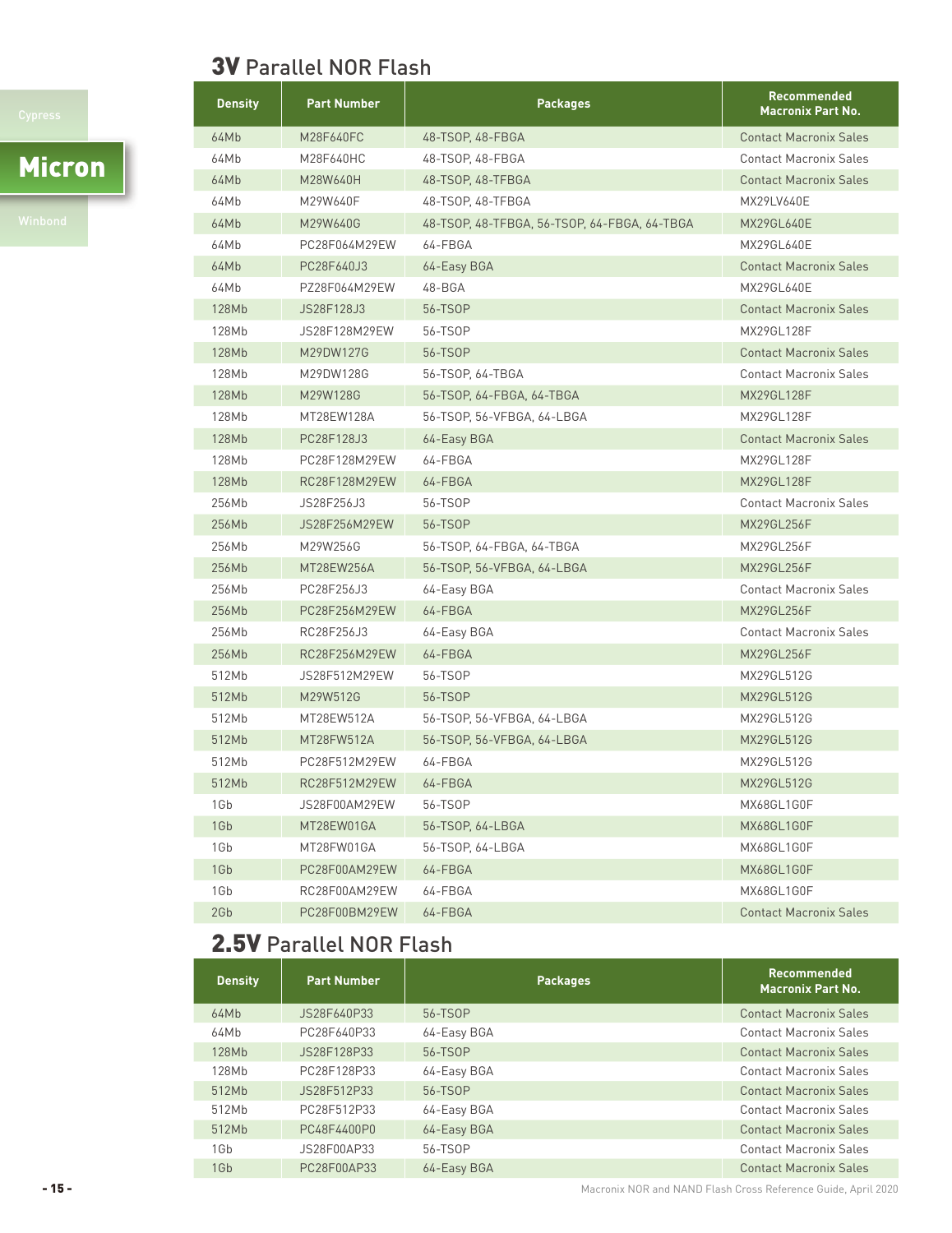# 1.8V Parallel NOR Flash

Micron

| <b>Part Number</b> | <b>Packages</b>              | <b>Recommended</b><br><b>Macronix Part No.</b> |
|--------------------|------------------------------|------------------------------------------------|
| M58WR032K          | 44-VFBGA, 56-VFBGA, 56-WFBGA | <b>Contact Macronix Sales</b>                  |
| JS28F640P30        | 56-TSOP                      | <b>Contact Macronix Sales</b>                  |
| M58WR064K          | 44-VFBGA, 56-VFBGA           | <b>Contact Macronix Sales</b>                  |
| PC28F640P30        | 64-Easy BGA                  | <b>Contact Macronix Sales</b>                  |
| JS28F128P30        | 56-TSOP                      | <b>Contact Macronix Sales</b>                  |
| PC28F128G18        | 64-Easy BGA                  | <b>Contact Macronix Sales</b>                  |
| PC28F128P30        | 64-Easy BGA                  | <b>Contact Macronix Sales</b>                  |
| JS28F256P30        | 56-TSOP                      | <b>Contact Macronix Sales</b>                  |
| MT28GU256A         | 64-TBGA                      | <b>Contact Macronix Sales</b>                  |
| PC28F256G18        | 64-Easy BGA                  | <b>Contact Macronix Sales</b>                  |
| JS28F512P30        | 56-TSOP                      | <b>Contact Macronix Sales</b>                  |
| MT28GU512A         | 64-TBGA                      | <b>Contact Macronix Sales</b>                  |
| PC28F512G18        | 64-Easy BGA                  | <b>Contact Macronix Sales</b>                  |
| PC28F512P30        | 64-Easy BGA                  | <b>Contact Macronix Sales</b>                  |
| JS28F00AP30        | 56-TSOP                      | <b>Contact Macronix Sales</b>                  |
| MT28GU01GA         | 64-TBGA                      | <b>Contact Macronix Sales</b>                  |
| PC28F00AG18        | 64-Easy BGA                  | <b>Contact Macronix Sales</b>                  |
| PC28F00AP30        | 64-Easy BGA                  | <b>Contact Macronix Sales</b>                  |
|                    |                              |                                                |

# 3V Parallel NOR Flash

| <b>Density</b> | <b>Part Number</b> | <b>Packages</b>                      | Recommended<br><b>Macronix Part No.</b> |
|----------------|--------------------|--------------------------------------|-----------------------------------------|
| 32Mb           | W29GL032C          | 48-TSOP, 48-TFBGA, 56-TSOP, 64-LFBGA | MX29GL320E                              |
| 64Mb           | W29GL064C          | 48-TSOP, 48-TFBGA, 56-TSOP, 64-LFBGA | MX29GL640E                              |
| 128Mb          | W29GL128C          | 56-TSOP, 64-LFBGA                    | MX29GL128F                              |
| 128Mb          | W29GL128S          | 56-TSOP, 56-TFBGA, 64-LFBGA          | MX29GL128F                              |
| 256Mb          | W29GL256P          | 56-TSOP, 64-LFBGA                    | MX29GL256F                              |
| 256Mb          | W29GL256S          | 56-TSOP, 56-TFBGA, 64-LFBGA          | MX29GL256F                              |
| 512Mb          | W29GL512P          | 56-TSOP, 64-LFBGA                    | MX29GL512G                              |
| 512Mb          | W29GL512S          | 56-TSOP, 56-TFBGA, 64-LFBGA          | MX29GL512G                              |

**Winbond**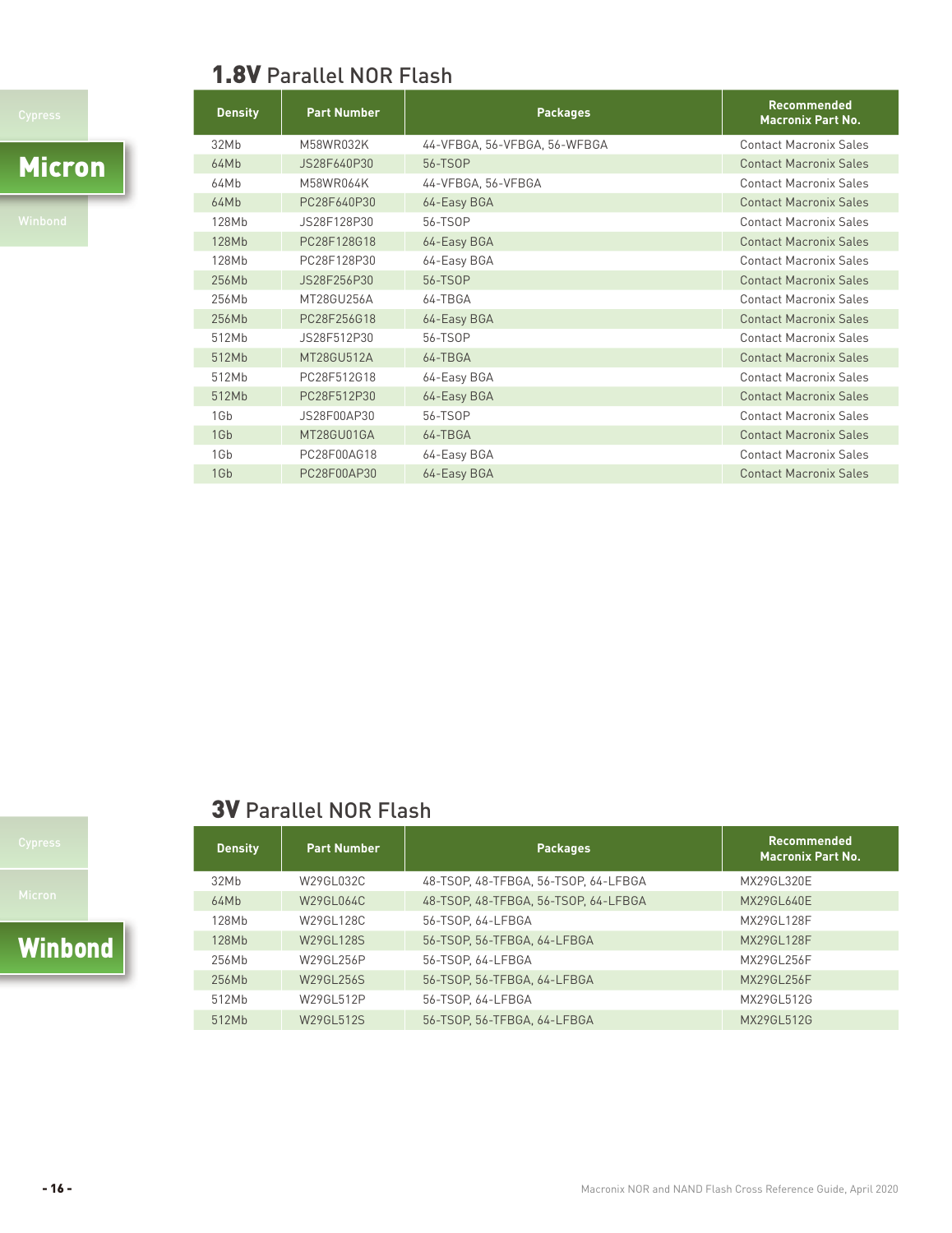# **Macronix NAND Flash**

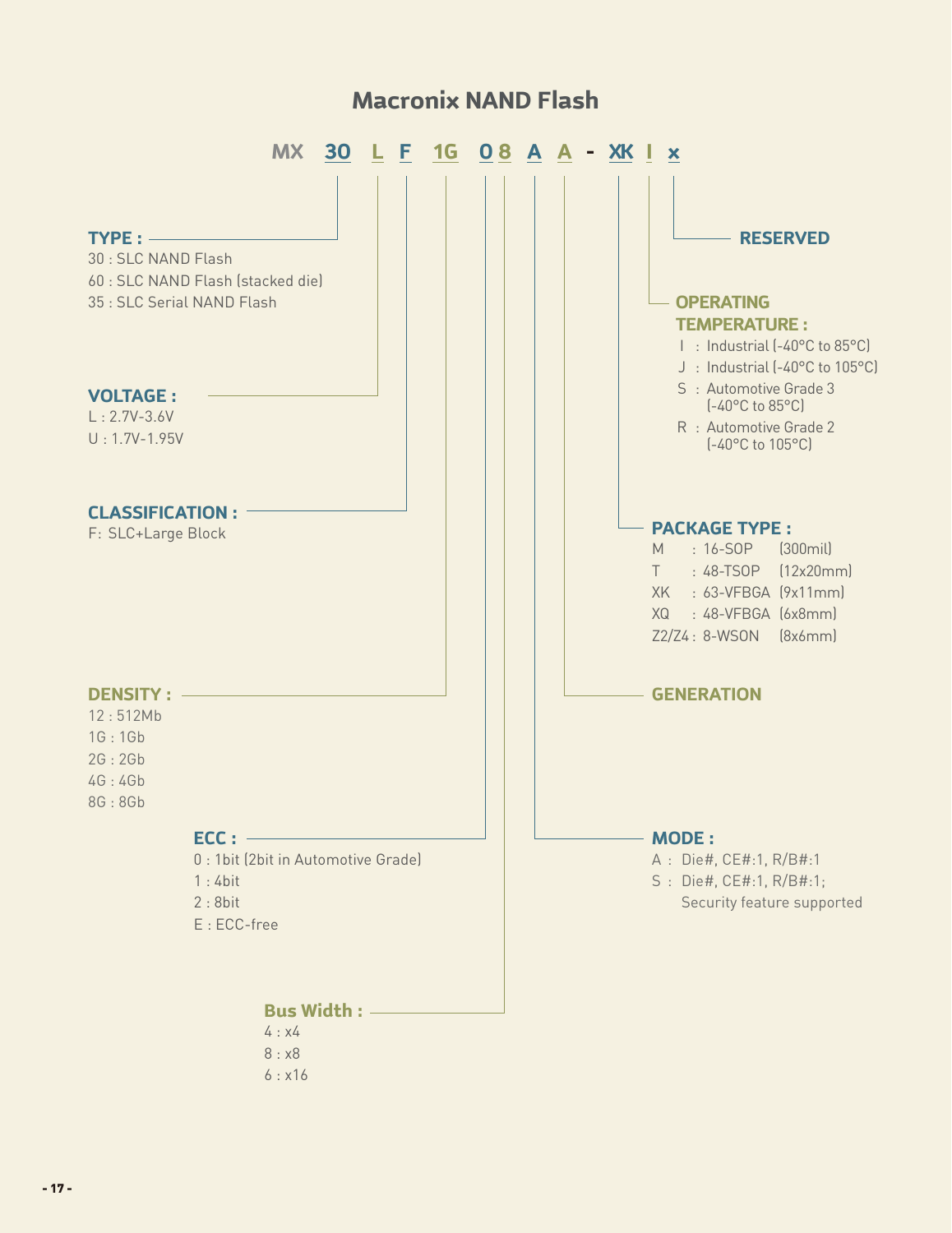# **3V SLC NAND Flash**

# **Cypress**

| <b>Density</b>  | <b>Part Number</b> | <b>Packages</b>         | <b>Recommended</b><br><b>Macronix Part No.</b> |
|-----------------|--------------------|-------------------------|------------------------------------------------|
| 1G <sub>b</sub> | S34ML01G1          | 48-TSOP, 63-BGA         | MX30LF1G28AD                                   |
| 1Gb             | S34ML01G2          | 48-TSOP, 63-BGA, 67-BGA | MX30LF1G28AD                                   |
| 1G <sub>b</sub> | S34SL01G2          | $63 - BGA$              | MX30LF1G18SC                                   |
| 2G <sub>b</sub> | S34ML02G1          | 48-TSOP, 63-BGA         | MX30LF2G28AD                                   |
| 2G <sub>b</sub> | S34ML02G2          | 48-TSOP, 63-BGA         | MX30LF2G28AD                                   |
| 2Gb             | S34SL02G2          | $63 - BGA$              | MX30LF2G18SC                                   |
| 4Gb             | S34ML04G1          | 48-TSOP, 63-BGA         | MX30LF4G28AD                                   |
| 4Gb             | S34ML04G2          | 48-TSOP, 63-BGA         | MX30LF4G28AD                                   |
| 4Gb             | S34SL04G2          | $63 - BGA$              | MX30LF4G18SC                                   |
| 8Gb             | S34ML08G1          | 48-TSOP, 63-BGA         | MX60LF8G18AC                                   |
| 8G <sub>b</sub> | S34ML08G2          | 48-TSOP, 63-BGA         | MX60LF8G18AC                                   |

# 1.8V SLC NAND Flash

| <b>Density</b>  | <b>Part Number</b> | <b>Packages</b>         | <b>Recommended</b><br><b>Macronix Part No.</b> |
|-----------------|--------------------|-------------------------|------------------------------------------------|
| 1G <sub>b</sub> | S34MS01G1          | $63 - BGA$              | MX30UF1G16AC,<br>MX30UF1G18AC                  |
| 1G <sub>b</sub> | S34MS01G2          | 48-TSOP, 63-BGA, 67-BGA | MX30UF1G16AC,<br>MX30UF1G18AC                  |
| 2G <sub>b</sub> | S34MS02G1          | 48-TSOP, 63-BGA         | MX30UF2G16AC.<br>MX30UF2G18AC                  |
| 2G <sub>b</sub> | S34MS02G2          | 48-TSOP, 63-BGA         | MX30UF2G16AC.<br>MX30UF2G18AC                  |
| 4Gb             | S34MS04G1          | 48-TSOP, 63-BGA         | MX30UF4G16AC.<br>MX30UF4G18AC                  |
| 4Gb             | S34MS04G2          | 48-TSOP, 63-BGA         | MX30UF4G16AC.<br>MX30UF4G18AC                  |
| 8Gb             | S34MS08G2          | $63 - BGA$              | MX60UF8G18AC                                   |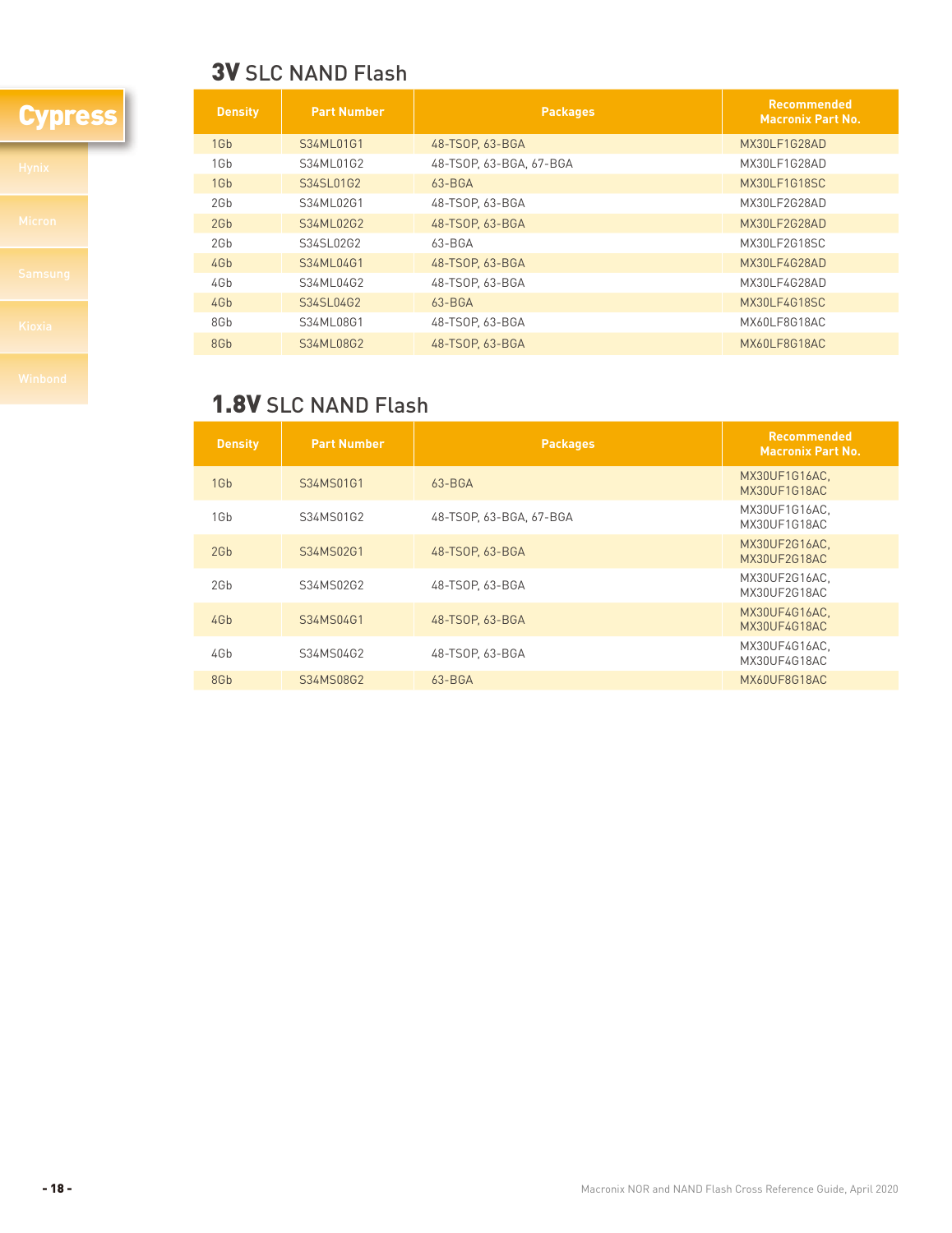# **3V SLC NAND Flash**

# **Hynix**

# 1.8V SLC NAND Flash

| <b>Density</b>  | <b>Part Number</b> | <b>Packages</b>   | <b>Recommended</b><br><b>Macronix Part No.</b> |
|-----------------|--------------------|-------------------|------------------------------------------------|
| 1Gb             | H27S1G8F2B         | TSOP. FBGA        | MX30UF1G18AC                                   |
| 1G <sub>b</sub> | H27S1G8F2C         | <b>TSOP, FBGA</b> | MX30UF1G18AC                                   |
| 2Gb             | H27S2G8F2C         | TSOP, FBGA        | MX30UF2G18AC                                   |
| 2Gb             | <b>H27S2G8F2D</b>  | <b>TSOP, FBGA</b> | MX30UF2G18AC                                   |
| 4Gb             | H27S4G8F2F         | <b>TSOP</b>       | MX30UF4G18AC                                   |
| 4Gb             | <b>H27S4G8F2E</b>  | <b>TSOP, FBGA</b> | MX30UF4G18AC                                   |

**Density Part Number Packages Packages Recommended Recommended** 

512Mb H27U518S2C TSOP MX30LF1208AA 1Gb H27U1G8F2B TSOP, FBGA MX30LF1G28AD 1Gb H27U1G8F2C TSOP, FBGA MX30LF1G28AD 2Gb H27U2G8F2C TSOP, FBGA MX30LF2G28AD 2Gb H27U2G8F2D TSOP, FBGA MX30LF2G28AD 4Gb H27U4G8F2D TSOP, FBGA MX30LF4G28AD 4Gb H27U4G8F2E TSOP, FBGA MX30LF4G28AD 4Gb H27U4G8F2F TSOP MX30LF4G28AD 4Gb H27U4G8F2G TSOP, FBGA MX30LF4G28AD 4Gb H27U4GOF2G TSOP, FBGA Contact Macronix Sales 8Gb H27U8G8G5G TSOP MX60LF8G18AC

**Macronix Part No.**

# **3V SLC NAND Flash**

| <b>Density</b>  | <b>Part Number</b>  | <b>Packages</b>                       | <b>Recommended</b><br><b>Macronix Part No.</b> |
|-----------------|---------------------|---------------------------------------|------------------------------------------------|
| 128Mb           | NAND128W3A0B        | 48-TSOP                               | <b>Contact Macronix Sales</b>                  |
| 128Mb           | NAND128W3A2B        | 48-TSOP                               | <b>Contact Macronix Sales</b>                  |
| 128Mb           | NAND128W3AAB        | 48-TSOP                               | <b>Contact Macronix Sales</b>                  |
| 256Mb           | NAND256W3A0B        | 48-TSOP                               | <b>Contact Macronix Sales</b>                  |
| 256Mb           | NAND256W3A2B        | 48-TSOP, 48-VFBGA, 48-WFBGA, 55-VFBGA | <b>Contact Macronix Sales</b>                  |
| 512Mb           | <b>NAND512W3A2S</b> | 48-TSOP, 63-VFBGA                     | <b>MX30LF1208AA</b>                            |
| 1G <sub>b</sub> | MT29F1G08ABADA      | 48-TSOP, 63-VFBGA                     | MX30LF1G28AD                                   |
| 1Gb             | MT29F1G08ABAEA      | 48-TSOP, 63-VFBGA, KGD                | MX30LF1G28AD                                   |
| 1Gb             | MT29F1G08ABAFA      | 48-TSOP, 63-VFBGA, KGD                | MX30LF1G28AD                                   |
| 2Gb             | MT29F2G08ABAEA      | 48-TSOP, 63-VFBGA                     | MX30LF2G28AD                                   |
| 2Gb             | MT29F2G08ABAFA      | 48-TSOP, 63-VFBGA                     | MX30LF2G28AD                                   |
| 2Gb             | MT29F2G08ABAGA      | 48-TSOP, 63-VFBGA, KGD                | MX30LF2G28AD                                   |
| 4Gb             | MT29F4G08ABADA      | 48-TSOP, 63-VFBGA, KGD                | MX30LF4G28AD                                   |
| 4Gb             | MT29F4G08ABAEA      | 48-TSOP, 63-VFBGA                     | MX30LF4G28AD                                   |
| 8Gb             | MT29F8G08ABABA      | 48-TSOP, KGD                          | MX60LF8G18AC                                   |
| 8Gb             | MT29F8G08ABACA      | 48-TSOP, 63-VFBGA, KGD                | MX60LF8G18AC                                   |
| 8Gb             | MT29F8G08ADADA      | 63-VFBGA                              | MX60LF8G18AC                                   |
| 8Gb             | MT29F8G08ADAFA      | 48-TSOP, 63-VFBGA                     | MX60LF8G18AC                                   |

# Micron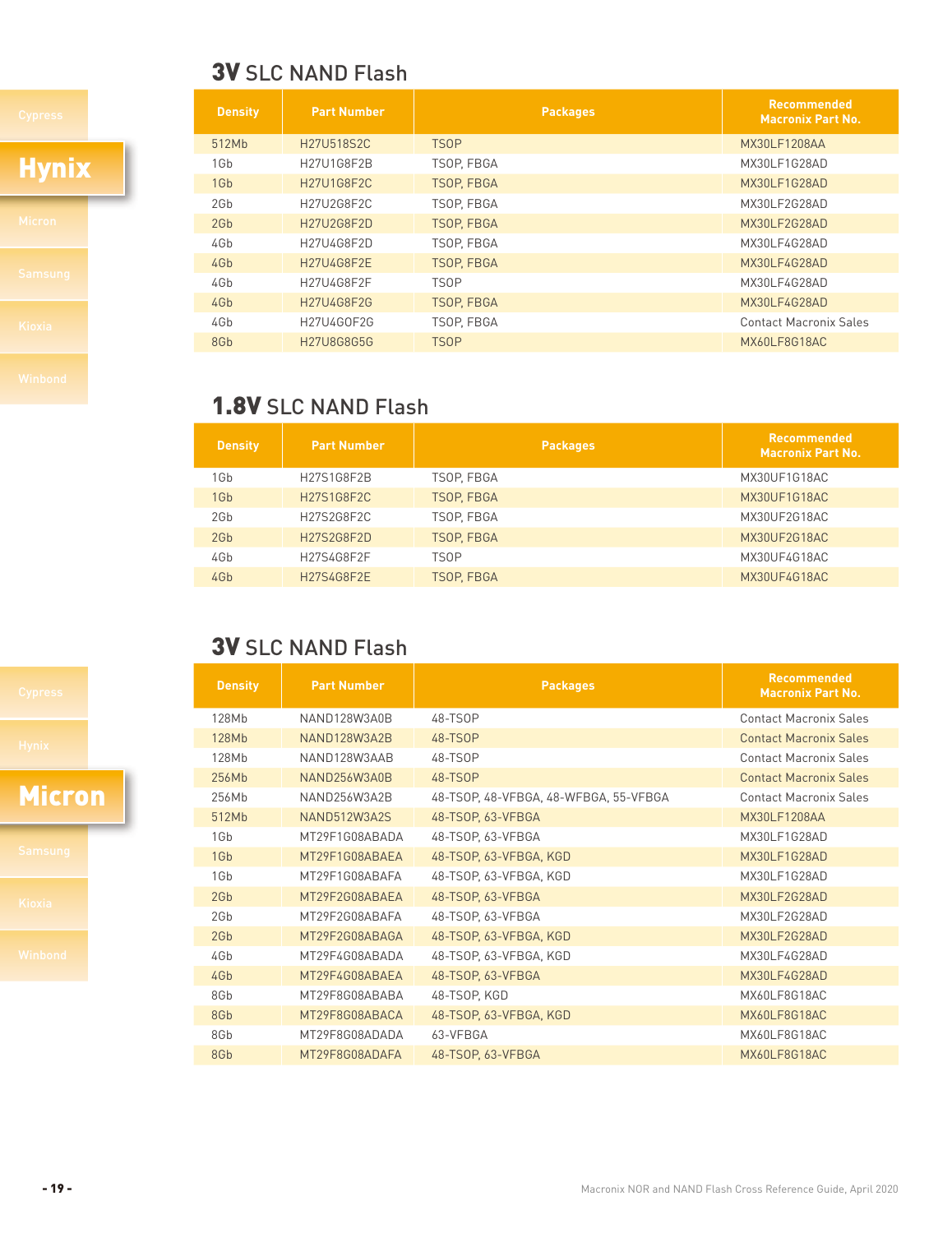# 1.8V SLC NAND Flash

# Micron

| <b>Density</b> | <b>Part Number</b>  | <b>Packages</b>          | <b>Recommended</b><br><b>Macronix Part No.</b> |
|----------------|---------------------|--------------------------|------------------------------------------------|
| 512Mb          | <b>NAND512R3A2S</b> | 63-VFBGA                 | <b>Contact Macronix Sales</b>                  |
| 1Gb            | MT29F1G08ABBDA      | 63-VFBGA                 | MX30UF1G18AC                                   |
| 1Gb            | MT29F1G08ABBEA      | 63-VFBGA, 130-VFBGA, KGD | MX30UF1G18AC                                   |
| 1Gb            | MT29F1G08ABBFA      | 63-VFBGA                 | MX30UF1G18AC                                   |
| 1Gb            | MT29F1G08ABBHC      | 63-VFBGA                 | MX30UF1G18AC                                   |
| 1Gb            | MT29F1G16ABBDA      | 63-VFBGA                 | MX30UF1G16AC                                   |
| 1Gb            | MT29F1G16ABBEA      | 63-VFBGA                 | <b>MX30UF1G16AC</b>                            |
| 1Gb            | MT29F1G16ABBFA      | 63-VFBGA                 | MX30UF1G16AC                                   |
| 2Gb            | MT29F2G08ABBEA      | 63-VFBGA                 | MX30UF2G18AC                                   |
| 2Gb            | MT29F2G08ABBFA      | 63-VFBGA                 | MX30UF2G18AC                                   |
| 2Gb            | MT29F2G08ABBGA      | 63-VFBGA                 | MX30UF2G18AC                                   |
| 2Gb            | MT29F2G16ABBEA      | 63-VFBGA, KGD            | MX30UF2G16AC                                   |
| 2Gb            | MT29F2G16ABBFA      | 63-VFBGA                 | MX30UF2G16AC                                   |
| 2Gb            | MT29F2G16ABBGA      | 63-VFBGA                 | MX30UF2G16AC                                   |
| 4Gb            | MT29F4G08ABBDA      | 63-VFBGA, KGD            | MX30UF4G18AC                                   |
| 4Gb            | MT29F4G08ABBEA      | 63-VFBGA                 | MX30UF4G18AC                                   |
| 4Gb            | MT29F4G08ABBFA      | 63-VFBGA, KGD            | MX30UF4G18AC                                   |
| 4Gb            | MT29F4G16ABBDA      | 63-VFBGA                 | MX30UF4G16AC                                   |
| 4Gb            | MT29F4G16ABBEA      | 63-VFBGA                 | MX30UF4G16AC                                   |
| 4Gb            | MT29F4G16ABBFA      | 63-VFBGA                 | MX30UF4G16AC                                   |
| 8Gb            | MT29F8G08ABBCA      | 63-VFBGA                 | MX60UF8G18AC                                   |
| 8Gb            | MT29F8G08ADBDA      | 63-VFBGA                 | MX60UF8G18AC                                   |
| 8Gb            | MT29F8G08ADBFA      | 63-VFBGA                 | MX60UF8G18AC                                   |

# 3V Serial NAND Flash

| <b>Density</b>  | <b>Part Number</b> | <b>Packages</b>             | <b>Recommended</b><br><b>Macronix Part No.</b> |
|-----------------|--------------------|-----------------------------|------------------------------------------------|
| 1Gb             | MT29F1G01AAADD     | 63-VFBGA                    | MX35LF1GE4AB                                   |
| 1G <sub>b</sub> | MT29F1G01ABAFD     | 8-USON, 16-SOP, 24-BGA      | MX35LF1GE4AB                                   |
| 2G <sub>b</sub> | MT29F2G01AAAFD     | 63-VFBGA                    | MX35LF2GE4AB                                   |
| 2G <sub>b</sub> | MT29F2G01ABAGD     | 8-USON, 16-SOP, 24-BGA, KGD | MX35LF2GE4AB                                   |
| 4Gb             | MT29F4G01AAADD     | 63-VFBGA                    | MX35LF4G24AD                                   |
| 4Gb             | MT29F4G01ABAFD     | $24 - BGA$                  | MX35LF4G24AD                                   |

# 1.8V Serial NAND Flash

| <b>Density</b>  | <b>Part Number</b> | <b>Packages</b>        | Recommended<br><b>Macronix Part No.</b> |
|-----------------|--------------------|------------------------|-----------------------------------------|
| 1 G b           | MT29F1G01ABBFD     | 8-USON. 16-SOP. 24-BGA | MX35UF1G14AC                            |
| 2G <sub>b</sub> | MT29F2G01ABBGD     | 8-USON, 16-SOP, 24-BGA | MX35UF2G14AC                            |

# **3V SLC NAND Flash**

| Jan Bung       | <b>Density</b> | <b>Part Number</b> | <b>Packages</b> | Recommended<br><b>Macronix Part No.</b> |
|----------------|----------------|--------------------|-----------------|-----------------------------------------|
| Kioxia         | 1Gb            | K9F1G08U0D         | TSOP, FBGA      | MX30LF1G28AD                            |
|                | 1Gb            | K9F1G08U0E         | TSOP, FBGA      | MX30LF1G28AD                            |
|                | 1Gb            | K9F1G08U0F         | TSOP. FBGA      | MX30LF1GE8AB                            |
| <b>Winbond</b> | 2Gb            | K9F2G08U0C         | TSOP, FBGA      | MX30LF2G28AD                            |

# **Samsung**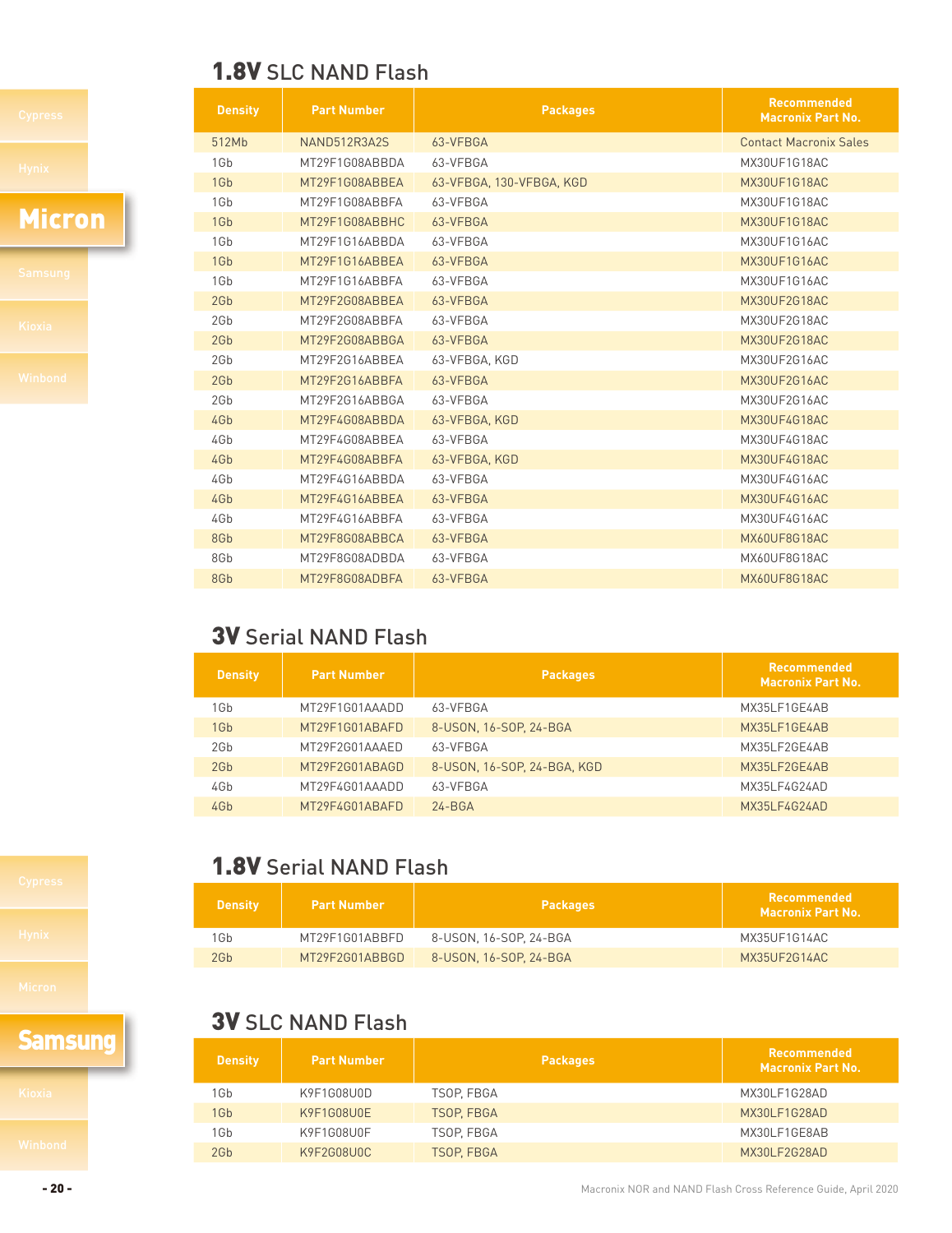# **3V SLC NAND Flash**

# Kioxia

| <b>Density</b>  | <b>Part Number</b> | <b>Packages</b>           | <b>Recommended</b><br><b>Macronix Part No.</b> |
|-----------------|--------------------|---------------------------|------------------------------------------------|
| 2G <sub>b</sub> | K9F2G08U0D         | <b>TSOP, FBGA</b>         | MX30LF2GE8AB                                   |
| 4Gb             | K9F4G08U0D         | <b>TSOP</b>               | MX30LF4G28AD                                   |
| 4Gb             | K9F4G08U0F         | <b>TSOP</b>               | MX30LF4GE8AB                                   |
| 4Gb             | K9F4G08U0E         | <b>TSOP</b>               | MX30LF4G28AD                                   |
| 8Gb             | K9K8G08U0D         | <b>TSOP</b>               | MX60LF8G18AC                                   |
| 8Gb             | K9K8G08U0E         | <b>TSOP</b>               | MX60LF8G18AC                                   |
| 512Mb           | TC58NVM9S3E        | 48-TSOP, 63-BGA, 67-BGA   | <b>MX30LF1208AA</b>                            |
| 1Gb             | TC58BVG0S3H        | 48-TSOP, 63-FBGA, 67-FBGA | MX30LF1GE8AB                                   |
| 1Gb             | <b>TC58DVG02D5</b> | 48-TSOP, 63-BGA, 67-BGA   | <b>Contact Macronix Sales</b>                  |
| 1G <sub>b</sub> | TC58NVG0S3H        | 48-TSOP, 63-FBGA, 67-FBGA | <b>Contact Macronix Sales</b>                  |
| 2G <sub>b</sub> | TC58BVG1S3H        | 48-TSOP, 63-FBGA, 67-FBGA | MX30LF2GE8AB                                   |
| 2G <sub>b</sub> | TC58NVG1S3E        | 48-TSOP, 63-BGA           | MX30LF2G28AD                                   |
| 2G <sub>b</sub> | TC58NVG1S3H        | 48-TSOP, 63-FBGA, 67-FBGA | <b>Contact Macronix Sales</b>                  |
| 4Gb             | TC58BVG2S0F        | 48-TSOP, 63-BGA           | MX30LF4G28AD                                   |
| 4Gb             | TC58BVG2S0H        | 48-TSOP, 63-FBGA, 67-FBGA | MX30LF4GE8AB                                   |
| 4Gb             | TC58NVG2S0F        | 48-TSOP, 63-BGA           | MX30LF4G28AD                                   |
| 4Gb             | TC58NVG2S0H        | 48-TSOP. 63-FBGA. 67-FBGA | <b>Contact Macronix Sales</b>                  |
| 4Gb             | TC58NVG2S3E        | 48-TSOP, 63-BGA           | MX30LF4G28AD                                   |
| 8G(4Gbx2)       | TH58NVG3S0H        | 48-TSOP, 63-FBGA, 67-FBGA | <b>Contact Macronix Sales</b>                  |

# 1.8V SLC NAND Flash

| <b>Density</b>  | <b>Part Number</b> | <b>Packages</b>  | <b>Recommended</b><br><b>Macronix Part No.</b> |
|-----------------|--------------------|------------------|------------------------------------------------|
| 1G <sub>b</sub> | TC58NYG0S3H        | 63-FBGA, 67-FBGA | <b>Contact Macronix Sales</b>                  |
| 2G <sub>b</sub> | TC58BYG1S3H        | 63-FBGA, 67-FBGA | MX30UF2GE8AB                                   |
| 2G <sub>b</sub> | TC58NYG1S3E        | $63 - BGA$       | MX30UF2G18AC                                   |
| 2G <sub>b</sub> | TC58NYG1S3H        | 63-FBGA, 67-FBGA | <b>Contact Macronix Sales</b>                  |
| 4Gb             | TC58BYG2S0F        | $63 - BGA$       | <b>Contact Macronix Sales</b>                  |
| 4Gb             | TC58BYG2S0H        | 63-FBGA, 67-FBGA | MX30UF4GE8AB                                   |
| 4Gb             | TC58NYG2S0F        | $63 - BGA$       | MX30UF4G18AC.<br>MX30UF4G28AC                  |
| 4Gb             | TC58NYG2S0H        | 63-FBGA, 67-FBGA | <b>Contact Macronix Sales</b>                  |
| 4Gb             | TC58NYG2S3E        | $63 - BGA$       | MX30UF4G18AC.<br>MX30UF4G28AC                  |

# 3V Serial NAND Flash

| <b>Density</b> | <b>Part Number</b> | <b>Packages</b> | Recommended<br><b>Macronix Part No.</b> |
|----------------|--------------------|-----------------|-----------------------------------------|
| 1Gb            | TC58CVG0S3H        | 8-WSON, 16-SOP  | MX35LF1GE4AB                            |
| 2Gb            | TC58CVG1S3H        | 8-WSON, 16-SOP  | MX35LF2GE4AB                            |
| 4Gb            | TC58CVG2S0H        | 8-WSON          | MX35LF4G24AD                            |

# 1.8V Serial NAND Flash

| <b>Density</b>  | <b>Part Number</b> | <b>Packages</b> | Recommended<br><b>Macronix Part No. 1</b> |
|-----------------|--------------------|-----------------|-------------------------------------------|
| 1Gb             | TC58CYG0S3H        | 8-WSON          | MX35UF1G14AC                              |
| 2G <sub>b</sub> | TC58CYG1S3H        | 8-WSON          | MX35UF2G14AC                              |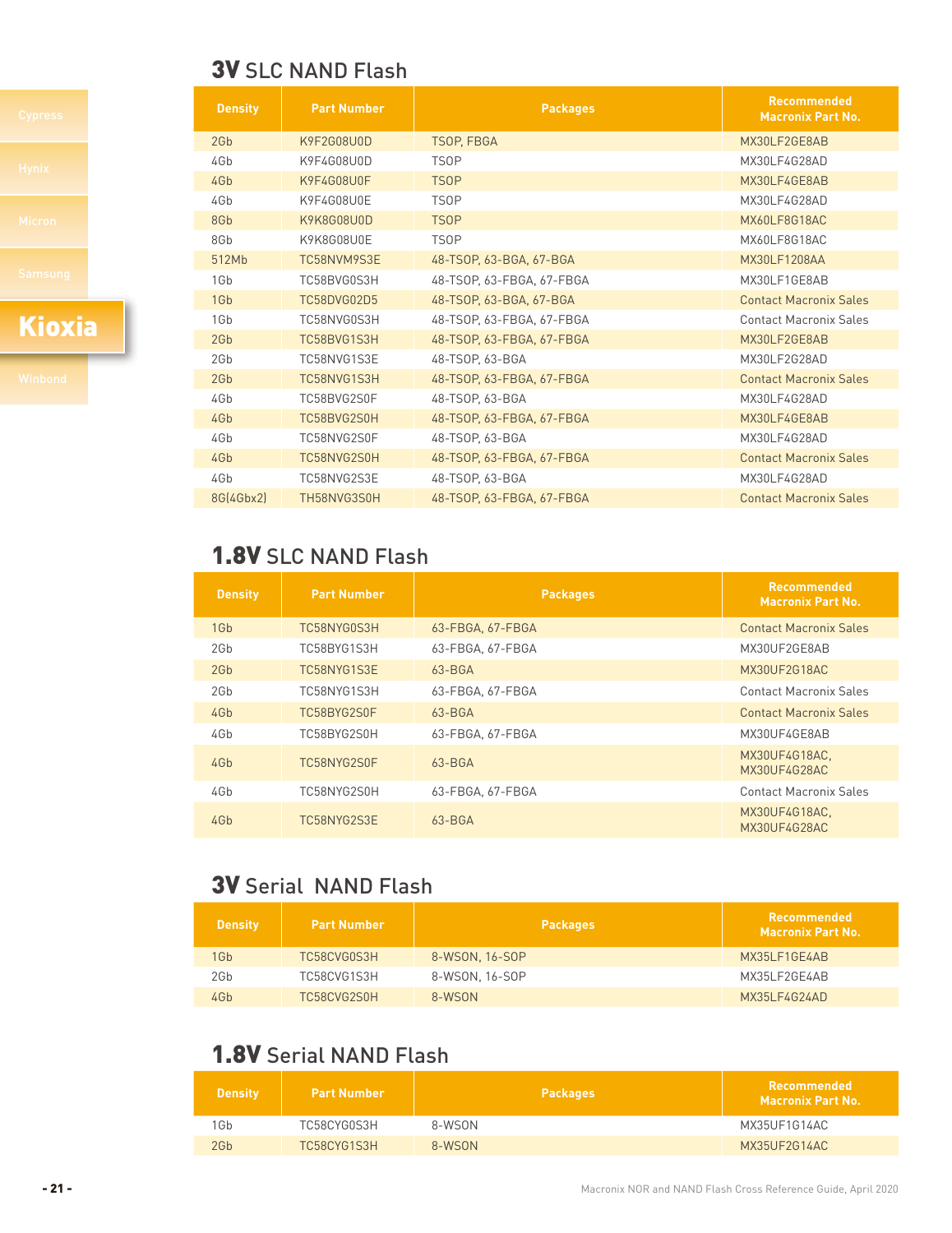# **3V SLC NAND Flash**

| <b>Density</b>  | <b>Part Number</b> | <b>Packages</b>         | <b>Recommended</b><br><b>Macronix Part No.</b> |
|-----------------|--------------------|-------------------------|------------------------------------------------|
| 1Gb             | W29N01GV           | 48-TSOP, 48-BGA         | MX30LF1G28AD                                   |
| 1G <sub>b</sub> | W29N01HV           | 48-TSOP, 48-BGA         | MX30LF1G28AD                                   |
| 2G <sub>b</sub> | W29N02GV           | 48-TSOP, 63-BGA         | MX30LF2G28AD                                   |
| 4Gb             | W29N04GV           | 48-TSOP, 63-BGA         | MX30LF4G28AD                                   |
| 4Gb             | W29N02KV           | 48-BGA, 48-TSOP, 63-BGA | MX30LF2G28AD                                   |
| 4Gb             | W29N04KV           | 48-TSOP, 63-BGA         | MX30LF4G28AD                                   |
| 8Gb             | W29N08GV           | 48-TSOP. 63-BGA         | MX60LF8G18AC                                   |

# 1.8V SLC NAND Flash

| <b>Density</b>  | <b>Part Number</b> | <b>Packages</b>         | Recommended<br><b>Macronix Part No.</b> |
|-----------------|--------------------|-------------------------|-----------------------------------------|
| 1Gb             | W29N01GW           | $48 - BGA$              | MX30UF1G18AC                            |
| 1Gb             | W29N01GZ           | $48 - BGA$              | MX30UF1G18AC                            |
| 1G <sub>b</sub> | W29N01HW           | 48-TSOP, 48-BGA, 63-BGA | <b>MX30UF1G16AC</b>                     |
| 1Gb             | W29N01HZ           | 48-TSOP, 48-BGA, 63-BGA | MX30UF1G18AC                            |
| 2G <sub>b</sub> | W29N02GW           | 48-TSOP, 63-BGA         | MX30UF2G18AC                            |
| 2G <sub>b</sub> | W29N02GZ           | 48-TSOP, 63-BGA         | MX30UF2G18AC                            |
| 4Gb             | W29N04GW           | 48-TSOP, 63-BGA         | MX30UF4G16AC                            |
| 4Gb             | W29N04GZ           | 48-TSOP, 63-BGA         | MX30UF4G18AC                            |
| 8Gb             | W29N08GZ           | 48-TSOP. 63-BGA         | MX60UF8G18AC                            |

# 3V Serial NAND Flash

| <b>Density</b>  | <b>Part Number</b> | <b>Packages</b>          | Recommended<br><b>Macronix Part No.</b> |
|-----------------|--------------------|--------------------------|-----------------------------------------|
| 1Gb             | W25N01GV           | 8-WSON, 16-SOP, 24-TFBGA | MX35LF1GE4AB                            |
| 2G <sub>b</sub> | W25M02GV           | 8-WSON, 24-TFBGA         | MX35L F2GF4AB                           |
| 2G <sub>b</sub> | W25N02GV           | 8-WSON, 24-TFBGA         | MX35LF2GE4AB                            |
| 4Gb             | W25N04KV           | 8-WSON, 24-TFBGA         | MX35LF4G24AD                            |

# 1.8V Serial NAND Flash

| <b>Density</b>  | <b>Part Number</b> | <b>Packages</b>          | <b>Recommended</b><br><b>Macronix Part No.</b> |
|-----------------|--------------------|--------------------------|------------------------------------------------|
| 1Gb             | W25N01GW           | 8-WSON, 16-SOP, 24-TFBGA | MX35UF1G14AC                                   |
| 1G <sub>b</sub> | W25N01JW           | 8-WSON, 16-SOP, 24-BGA   | MX35UF1G14AC                                   |
| 2Gb             | W25M02GW           | 8-WSON, 16-SOP           | MX35UF2G14AC                                   |
| 2G <sub>b</sub> | W25N02JW           | 8-WSON, 16-SOP, 24-BGA   | MX35UF2G14AC                                   |
| 2Gb             | W25N02KV           | 8-WSON, 24-BGA           | MX35LF2G14AC                                   |
| 2Gb             | W72N02JW           | 16-SOP. 24-BGA           | MX35UF2G14AC                                   |

# **Winbond**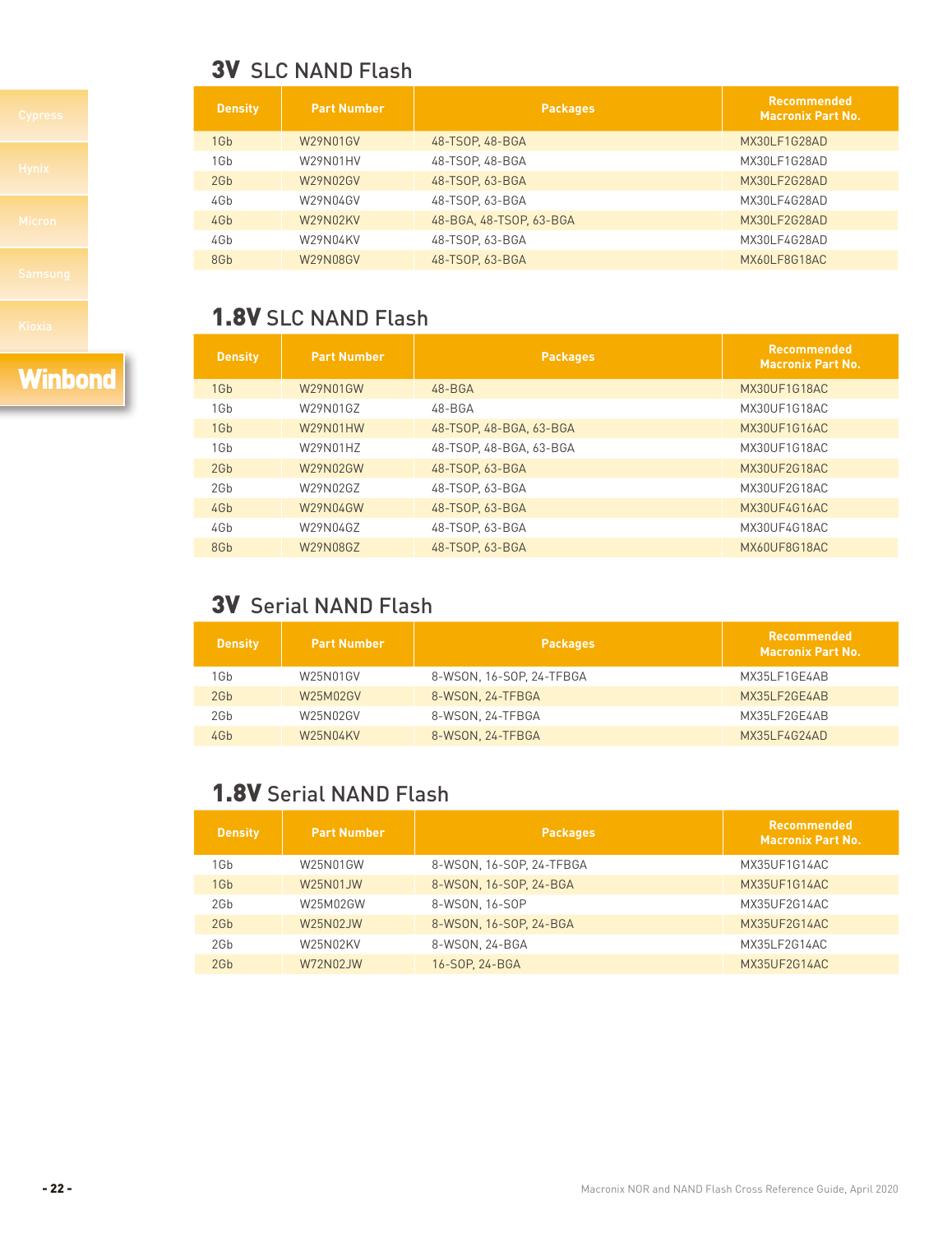# Global **Sales** Locations

## **Headquarters**

Macronix International Co., Ltd. 16, Li-Hsin Road, Science Park, Hsinchu, Taiwan Tel: +886-3-578-6688 Fax: +886-3-563-2888

## **Taipei**

Macronix International Co., Ltd. 19F, 4, Min-Chuan E. Road, Sec. 3, Taipei, Taiwan Tel: +886-2-2509-3300 Fax: +886-2-2509-2200

## **China - SuZhou**

Macronix (Hong Kong) Co., Limited, SuZhou Office No. 55, Su Hong Xi Rd, SuZhou Industrial Park, SuZhou China 215021 Tel: +86-512-6258-0888 Fax: +86-512-6258-6799

## **China - ShenZhen**

Macronix (Hong Kong) Co., Limited, ShenZhen Office Room 1401, Block A Tian An Hi-Tech Plaza Tower CheGongMiao Futian District Shenzhen 518040 PRC Tel: +86-755-8343-3579 Fax: +86-755-8343-8078

# **China - Hong Kong**

Macronix (Hong Kong) Co., Ltd. 702-703, 7/F, Building 9, Hong Kong Science Park, 5 Science Park West Avenue, Sha Tin, N.T. Tel: +852-3460-5188 Fax: +852-3460-5184

# **Japan**

Macronix Asia Limited. Ichigo Kawasaki Bldg. 5F, 1-2 Higashida-cho, Kawasaki-ku Kawasaki-shi, Kanagawa Pref. 210-0005, Japan Tel: +81-44-246-9100 Fax: +81-44-246-9105

# **Singapore**

Macronix Pte. Ltd. 1 Marine Parade Central #11-03 Parkway Centre Singapore 449408 Tel: +65-6346-5505 Fax: +65-6348-8096

# **Korea**

Macronix Asia Limited. #906, 396 Seocho-daero, Seocho-gu, Seoul 135-857, Korea Tel: +82-2-588-6887 Fax: +82-2-588-6828

## **Americas**

Macronix America, Inc. 680 North McCarthy Blvd., Suite 200 Milpitas, CA 95035, U.S.A. Tel: +1-408-262-8887 Fax: +1-408-262-8810

# **Europe - Belgium**

Macronix Europe N.V., Belgium Office Koningin Astridlaan 49, B6, 1780 Wemmel, Belgium Tel: +32-2-456-8020 Fax: +32-2-456-8021

## **Europe - Germany**

Macronix Europe N.V., Germany Office Niederlassung Deutschland, Heisenbergbogen 1, 85609 Aschheim-Dornach, Germany Tel: +49-89-5402-14000 Fax: +49-89-5402-14001

### **Remark:**

This Cross Reference Guide is for reference only. It is not intended to provide comprehensive product specifications and/or feature comparisons. While we use reasonable efforts to include certain information in this Cross Reference Guide, we make no representations or warranties of any kind concerning the accuracy or suitability of such information for any purposes and assume no liability or responsibility for any error or omission therein, if any. For more detailed information, please refer to the product datasheet or contact your Macronix representative for further assistance.